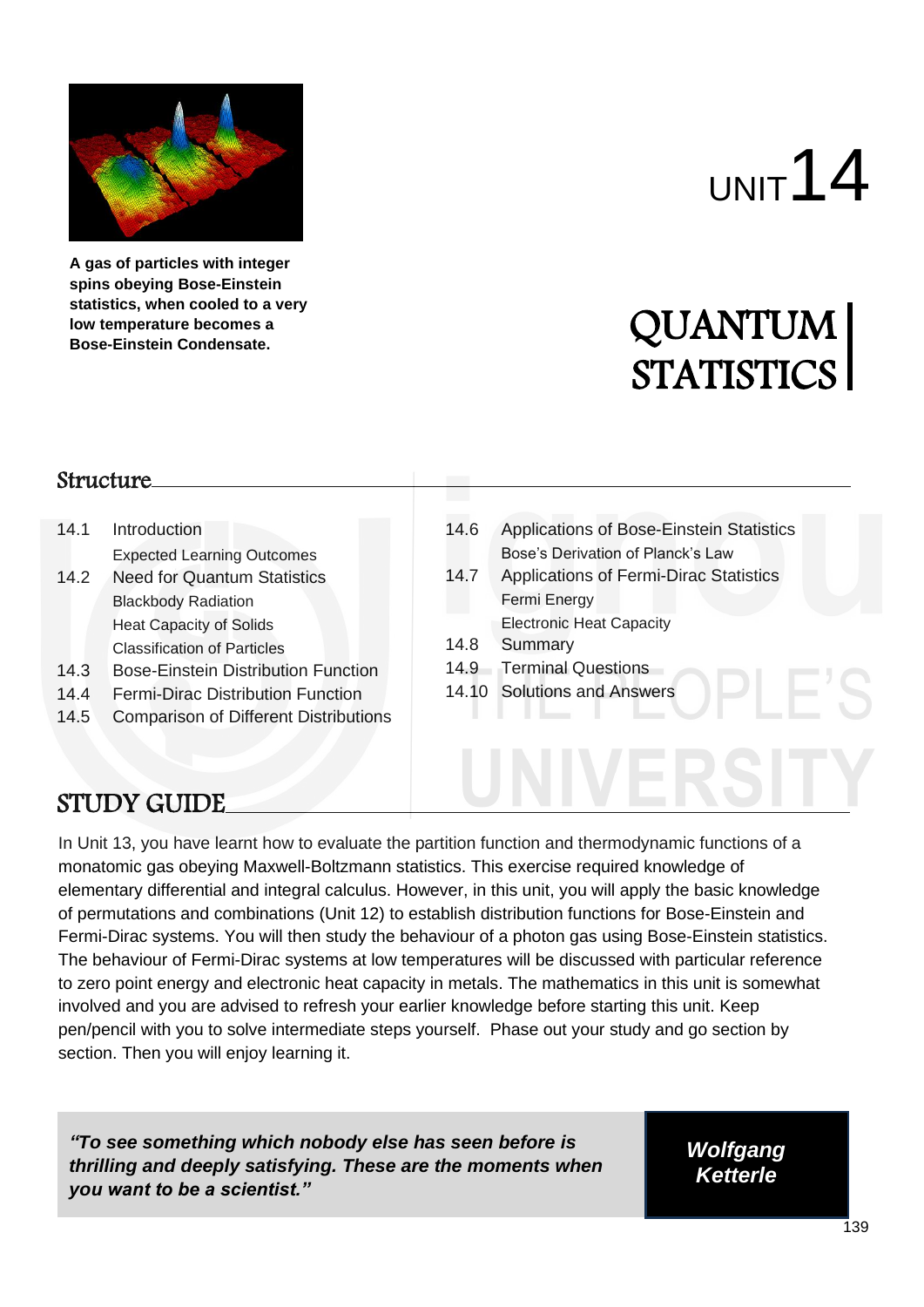# **14.1 INTRODUCTION**

In the previous units of this block, you have learnt how to apply statistical methods to study thermodynamic behaviour of systems made up of large number of non-interacting particles. But classical statistics failed to resolve the problem of blackbody radiation.

Also, satisfactory explanation of temperature variation of heat capacity of solids eluded it. Moreover, the concept of zero point energy was completely alien to classical statistics. Similarly, to understand the behaviour of conduction electrons in metals, we have to resort to quantum statistics. Therefore, we begin by discussing need for quantum statistics in Sec. 14.2.

In quantum statistics, we deal with two types of statistics: Bose-Einstein (B-E) statistics and Fermi-Dirac (F-D) statistics depending on the spin of the particles making up the system. Particles with integral spin are called bosons and those with half-integral spins are known as fermions. While fermions obey Pauli Exclusion Principle, no such restriction applies to bosons. Conforming to this condition, we have obtained expressions for distribution functions for B-E and F-D systems in Sec. 14.3 and 14.4, respectively.

You will note that in spite of fundamental difference, the expressions for distribution functions show remarkable similarity. Further, as compared to Maxwell-Boltzmann distribution (Sec. 13.5), the distribution of bosons is skewed towards lower energy states whereas the distribution of fermions is skewed towards higher energy states.

In Sec. 14.6, we have applied B-E statistics to blackbody radiation. We give Bose's derivation of Planck's law, without any reference whatsoever to classical ideas.

In Sec. 14.7, we have discussed applications of F-D statistics. You will learn that an F-D system is quite alive even at absolute zero. We have obtained expression for Fermi energy and given a brief account of temperature variation of heat capacity of metals based on F-D statistics.

#### Expected Learning Outcomes

After studying this unit, you should be able to:

- ❖ point out inadequacies of classical statistics and discuss need for quantum statistics;
- ❖ obtain expressions for the Bose-Einstein and Fermi-Dirac distribution functions;
- ❖ starting from BE distribution function, obtain expression for Planck's law;
- ❖ explain the concept of zero point energy; and
- ❖ obtain an expression for heat capacity of electrons at low temperatures.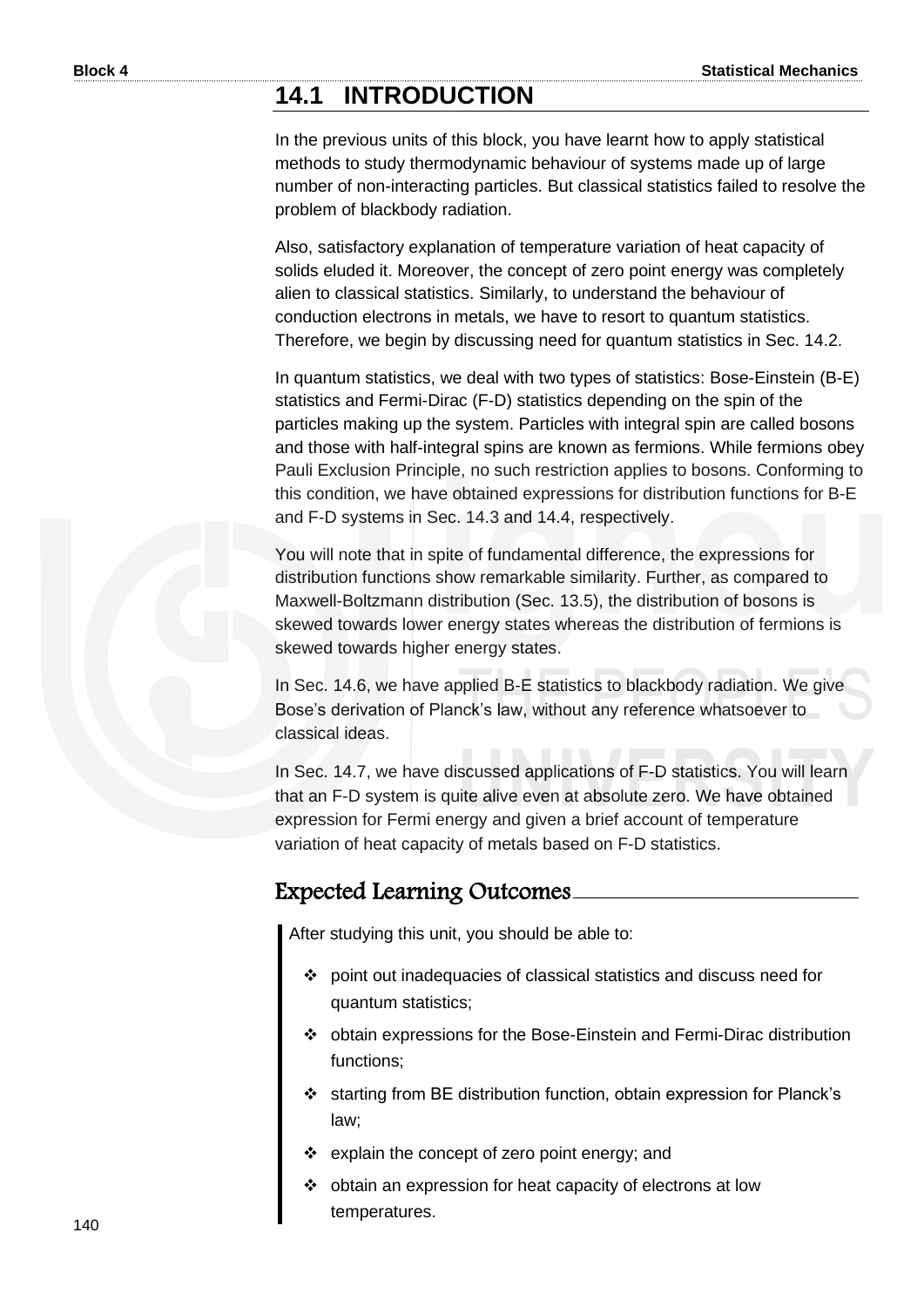$(14.1)$ 

# **14.2 NEED FOR QUANTUM STATISTICS**

In classical statistics, we assume that it is possible to simultaneously determine the position and momentum coordinates of a gaseous particle as precisely as we like. It means that these particles are distinguishable and can be labelled. But this is not true in practice. Heisenberg's uncertainty principle forbids determination of the position (*q*) and the momentum (*p*) of a particle simultaneously with infinite precision. If the uncertainties in the measurements of *q* and *p* are  $\Delta q$  and  $\Delta p$ , respectively, the product  $\Delta q \Delta p$  cannot be made less than  $\hbar/2$  :

$$
\Delta q \Delta p \geq \hbar/2
$$

where  $\hbar = h/2\pi$  and  $h (= 6.62 \times 10^{-34}$  Js) is Planck's constant. It implies that when we study the behaviour of an assembly of identical particles statistically, we should treat it as a collection of **indistinguishable** particles. Further, blackbody radiation deserves a unique place in physics because it gave birth to quantum theory. You have learnt about it in detail in Unit 11. But here we will recapitulate some important ideas/results.

#### **14.2.1 Blackbody Radiation**

We know that when a body is heated, it emits electromagnetic waves from its surface in all directions. The spectrum of radiated frequencies ranges from 0 to ∞. When such thermal radiation is contained inside a hollow cavity whose walls are opaque to it and maintained at a constant temperature, we expect that in the interior, radiation will have exactly the same spectral distribution as that of blackbody radiation. In other words, the energy distribution over various wavelengths should be a function of temperature, independent of the shape and size of the cavity (Fig. 14.1a). A small opening in one of the walls enables us to experimentally study the nature of emerging radiation. In fact, such experiments were carried out by a large number of scientists in the period of 1895-1900. We may make particular mention of Rubens and Kurlbaum. The results of their experiments established beyond doubt the inability of classical theories to reproduce experimental results. Fig.14.1b shows the experimental curves for the energy density  $\pmb{\mathit{u}}_{\lambda}$  at three

different temperatures.



 **Fig. 14.1: a) The electromagnetic radiation inside an oven is treated as a photon gas in equilibrium with the oven walls; b) Spectral distribution of energy in blackbody radiation.**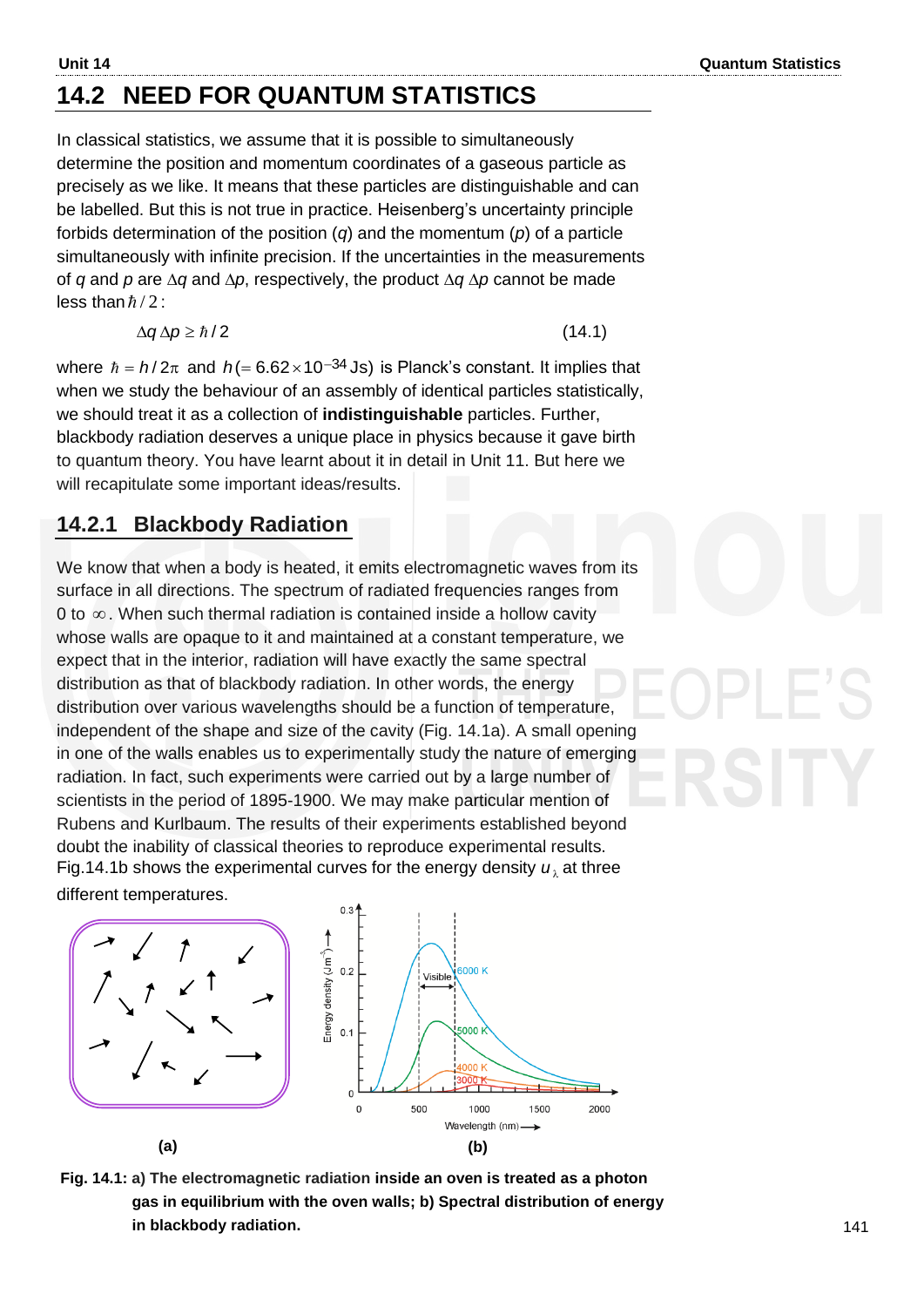As discussed in Unit 11, Lord Rayleigh and Sir James Jeans studied the problem using the ideas of classical physics and arrived at **Rayleigh-Jeans**  law for  $u_v$ dv [Eq. (11.8)].

You may recall that for small values of v, it reproduced the experimental curves rather well. However, for  $v \rightarrow \infty$ , Rayleigh-Jeans law showed a serious flaw; it predicted that the total energy density would be infinite. This unphysical situation was termed **ultraviolet catastrophe** by P. Ehrenfest (Fig. 14.2).

Wien carried out thermodynamic analysis of blackbody radiation spectrum. and successfully explained the qualitative features of experimental results at high frequencies (Fig. 14.2). Though it seemed acceptable, it proved completely inadequate at low frequencies. That is, classical theories failed to explain the observed spectrum of blackbody radiation satisfactorily for all frequencies and serious doubts were expressed about the applicability of the principle of equipartition of energy to blackbody radiation.

At this stage, Max Planck rejected classical theories and conjectured that emission and absorption of radiation are discontinuous processes. On December 14,1900, he declared in a paper presented to the German Physical Society that the only way to derive the correct blackbody radiation formula was to postulate that

- exchange of energy between matter (walls) and radiation (cavity) could take place only in bundles of a certain quantity of energy; and
- the quantum of exchange is directly proportional to its frequency. That is, the energy of an oscillator having frequency v could only be an integral multiple of *h* , where *h* is a constant.

These postulates marked a fundamental departure from then existing ideas. On the basis of his hypothesis that each oscillator can possess only discrete energies; 0,  $hv$ ,  $2hv$ ,... and oscillators of energy  $\varepsilon_n$  at a temperature *T* and by assuming that Maxwell-Boltzmann statistics holds good, Planck arrived at his **law** of blackbody radiation:

$$
u_{\rm v}d\rm v = \frac{8\pi h}{c^3} \frac{\rm v^3 d\rm v}{\exp\left(\frac{h\rm v}{k_{\rm B}T}\right) - 1}
$$
\n(14.2)

It reproduced experimental curves of Fig.14.1b beautifully. It is pertinent to mention here that Planck's hypothesis of quantisation of energy gave birth to a new branch of physics − Quantum Physics. However, Planck's law is said to be semi-classical. Do you know the reason? It is because he used Rayleigh's results for calculating the number of modes and Maxwell-Boltzmann statistics for distribution of energies.

#### **14.2.2 Heat Capacity of Solids**

You have studied that solids behave as a collection of independent harmonic oscillators and energy associated with one mole of a substance is equal to



**Fig. 14.2**



**Max Karl Ernst Ludwig Planck**, (1858 − 1947) was a German theoretical physicist. He is regarded as the originator of the quantum theory which revolutionized our understanding of atomic and subatomic processes. The Nobel Prize in Physics was conferred on him in 1918 for postulating energy quanta, which helped in explaining the black body radiation.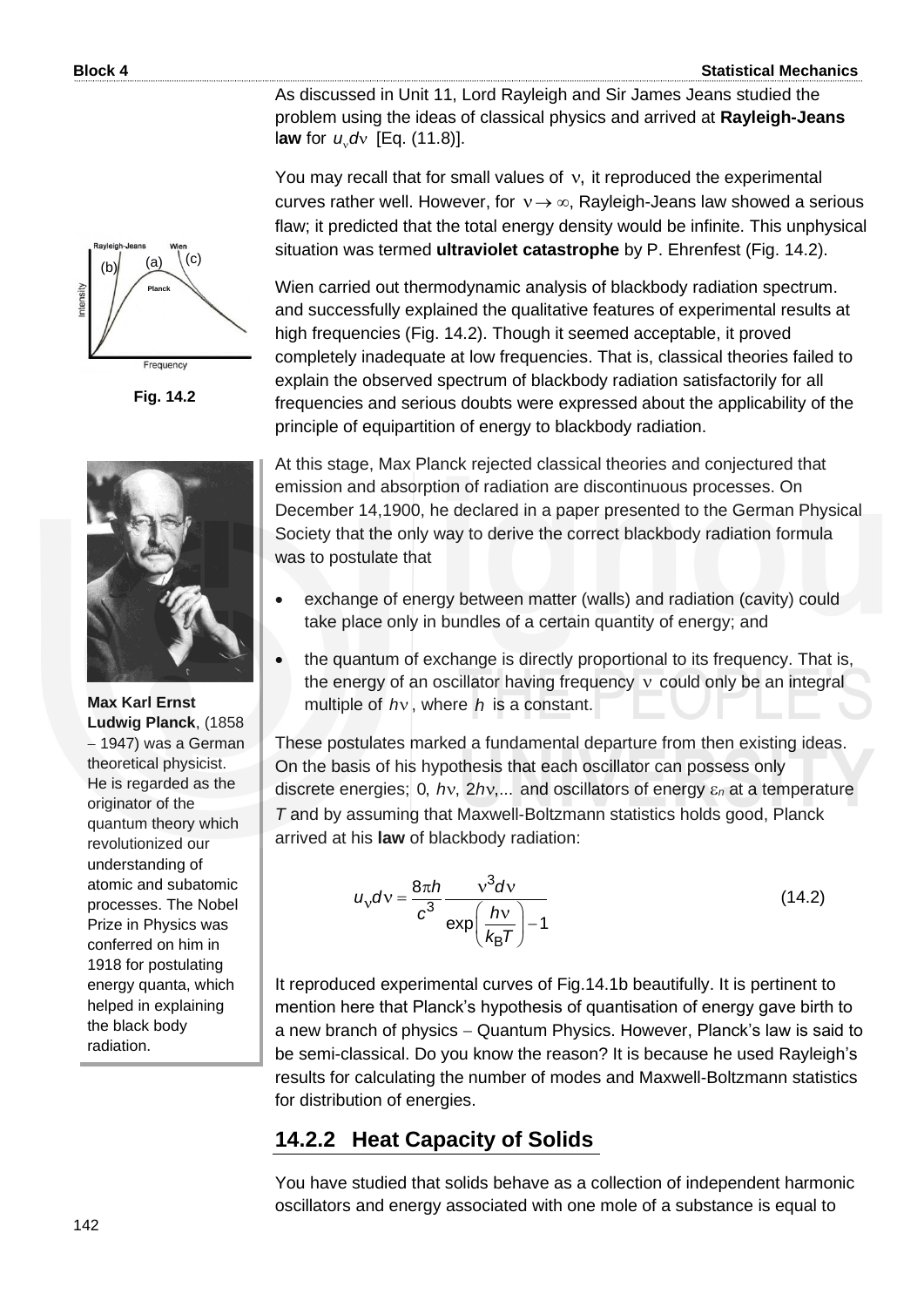$3N_\text{A}\,k_\text{B}\mathcal{T}$  , where  $\,N_\text{A}$  is Avogadro's number. From the definition of constant volume heat capacity, we can write

$$
C_V = \left(\frac{\partial U}{\partial T}\right)_V = 3N_A k_B = 3R = 24.9 \text{ J} \text{mol}^{-1} \text{K}^{-1}
$$
 (14.3a)

In other words, constant volume heat capacity is constant (= 3*R*) for all substances and at all temperatures. This is the famous **Dulong and Petit's law**.

Now refer to Fig. 14.3. You will note that experimental data is at complete variance with this law and deviations, particularly in the low temperature region, are very striking.





A qualitative theoretical explanation of experimental results was attempted by Einstein using Planck's ideas on quantisation of energy. That is, following Planck, Einstein discarded the law of equipartition of energy. Instead, he assumed that each atom vibrates with the same angular frequency  $\omega_\mathsf{E}$  and the motion of any atom is independent of the motion of its neighbours.

He obtained the following expression for the heat capacity:

$$
C_V = 3R \left(\frac{\theta_{\rm E}}{T}\right)^2 \frac{\exp(\theta_{\rm E}/T)}{[\exp(\theta_{\rm E}/T)-1]^2}
$$
 (14.3b)

Here  $\omega_{\textsf{E}}$  is Einstein's frequency and  $\theta_{\textsf{E}}$  =  $\hbar\omega_{\textsf{E}}$  /  $k_{\textsf{B}}$  is known as Einstein temperature. Einstein could reproduce only the general features of the experimentally observed curve (Fig. 14.4). However, there was disagreement in details, particularly at low temperatures.

Debye (1912) refined Einstein's model and suggested that it would be more appropriate to consider a spectrum of vibration frequencies, particularly at low temperatures. In this way, he showed that at low temperatures, the constant volume heat capacity varies as third power of temperature. This is known as Debye *T* 3 - law. His results were in excellent agreement with experiments in the entire temperature range.

You may now like to revise important results obtained in this section.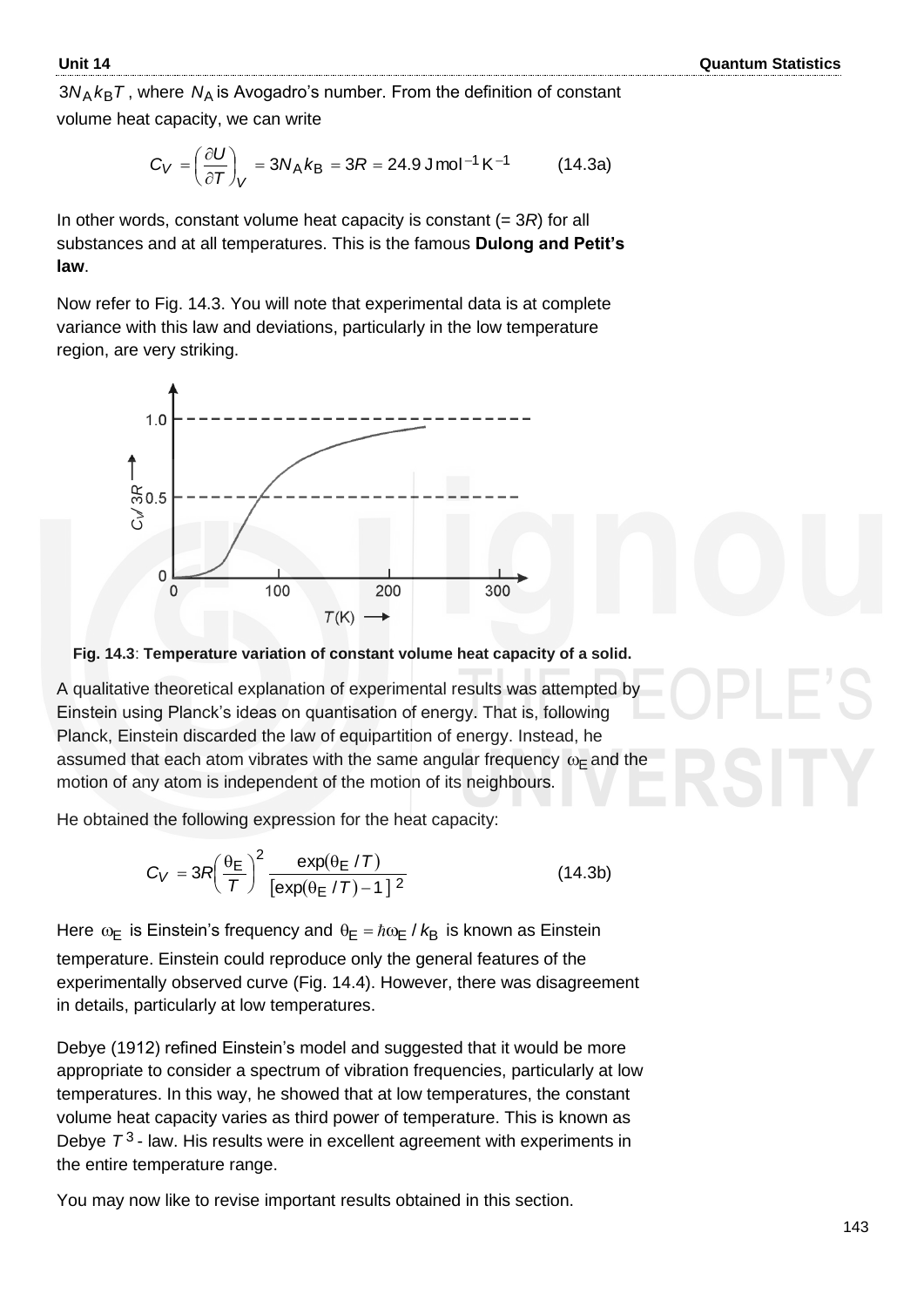#### Recap

## **TOWARDS QUANTUM THEORY**

- Indistinguishability of particles and uncertainty in the simultaneous determination of position and momentum are basic premises of quantum statistics.
- Spectral distribution of blackbody radiation and temperature dependence of constant volume heat capacity, particularly at low temperatures, cannot be explained on the basis of classical ideas.
- Planck postulated that exchange of energy between matter and radiation takes place only in bundles of a certain quantity of energy and the quantum of exchange is directly proportional to frequency.
- Einstein and Debye used quantisation of vibrational energy to explain the behaviour of heat capacity of solids at low temperatures.

## **14.2.3 Classification of Particles**

You will recall that according to Heisenberg's uncertainty principle, the particles making up a system should not be treated as distinguishable. The detailed consequences of this concept can be understood fully only after a thorough understanding of the principles of quantum mechanics, which you will study in detail in the fifth semester of this programme. For the present, it is sufficient to know that:

- a) Simultaneous determination of position and momentum of a particle cannot be accomplished to infinite precision. Instead, uncertainties  $\Delta p$  and  $\Delta q$  in these quantities are subject to  $\Delta q \Delta p \sim h$ . That is, the volume of a **cell in phase space cannot be arbitrarily small**. In fact, the smallest volume of a cell should be taken as  $h^3$ .
- b) In quantum statistics, identical particles are treated as indistinguishable. It means that permutation of particles does not lead to a different state. This has profound consequences.
- c) All known elementary particles can be classified into two categories on the basis of their spin:
	- i) Particles having integral spin (0, *ħ,* 2*ħ*, …) obey Bose-Einstein statistics and are termed **bosons**. This applies to photons, pions, <sup>4</sup>He, etc. The number of bosons that can occupy a given quantum-state has no restriction.
	- ii) Particles with half-integral spin  $\frac{n}{2}, \frac{5n}{2}, \dots$ 2  $\frac{3}{2}$ 2  $\frac{\hbar}{\sigma}, \frac{3\hbar}{\sigma}, \ldots$  are termed **fermions** and obey the Fermi-Dirac statistics. Particles like electrons, protons, neutrons, muons, etc. belong to this category.

The number of fermions in a quantum state is determined by Pauli's Exclusion Principle. For example, there cannot be more than two electrons in the same quantum state having all four quantum numbers the same. You are familiar with the implications of this principle in

Fermions tend to avoid one another!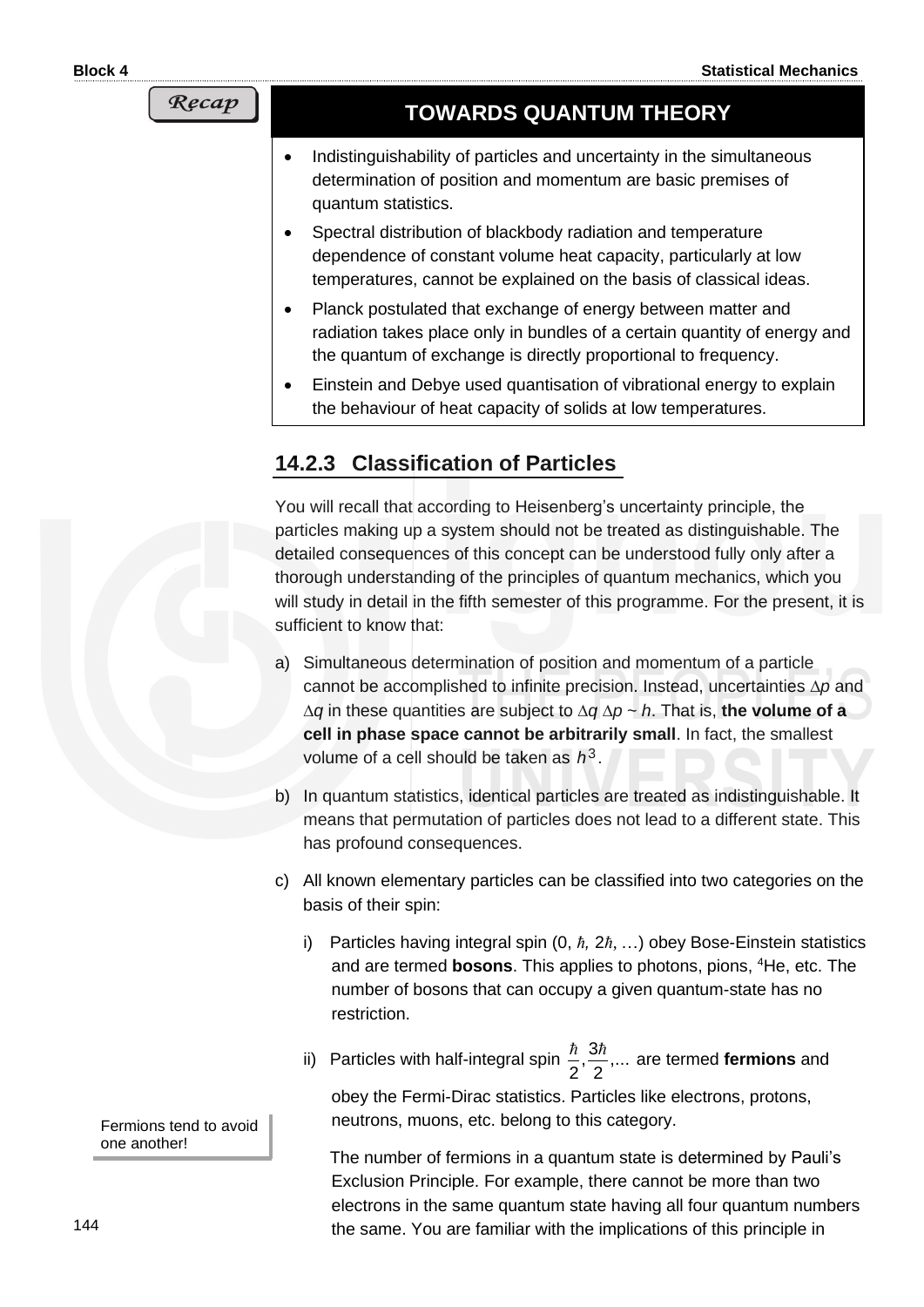electronic configuration of elements in the Periodic Table. In general, the number of fermions in a quantum state is limited to (2*s* + 1), where *s* is the spin angular momentum of the fermion.

You should now test your understanding by answering the following SAQ.

#### *SAQ 1* –**Classification of particles**

Helium has two isotopes, viz.,  $3$ He and  $4$ He. Classify these as fermions and bosons. Justify your conclusion.

To illustrate the consequences of indistinguishability, let us consider the following simple example.

Suppose we have a system consisting of only two particles *A* and *B* and three quantum states, *i* = 1, 2, 3. According to Maxwell-Boltzmann statistics, these can be distributed in nine ways, which are tabulated below:

| States $\rightarrow$<br><b>Distribution</b> |                          | $\mathbf{2}$ | 3                |
|---------------------------------------------|--------------------------|--------------|------------------|
|                                             | AB                       |              |                  |
| $\overline{2}$                              |                          | AB           |                  |
| 3                                           |                          |              | AB               |
| 4                                           | $\boldsymbol{A}$         | B            |                  |
| 5                                           | B                        | А            |                  |
| 6                                           | $\overline{\mathcal{A}}$ |              | $\boldsymbol{B}$ |
| $\overline{7}$                              | B                        |              | A                |
| 8                                           |                          | A            | B                |
| $9$                                         |                          | В            | Α                |

That is, we have  $3^2$  possibilities. It is straightforward to show that if we have  $N_i$  particles to be distributed among  $g_i$  states, the total number of ways is

. *Ni*  $g_i^{\prime\prime\prime}$ . (It is pertinent to mention here that for convenience, we considered  $g_i$  = 1 for M-B statistics.)

In the case of quantum statistics, we cannot distinguish *A* from *B*. However, in Bose-Einstein distribution, there is no restriction on the number of particles that can occupy a given state. So, there are only six possibilities:

| States $\rightarrow$<br><b>Distribution</b> |    | ◠  | o  |
|---------------------------------------------|----|----|----|
|                                             | AA |    |    |
| າ                                           |    | AA |    |
|                                             |    |    | AA |
|                                             |    | А  |    |
| г,                                          |    |    |    |
| ิค                                          |    |    |    |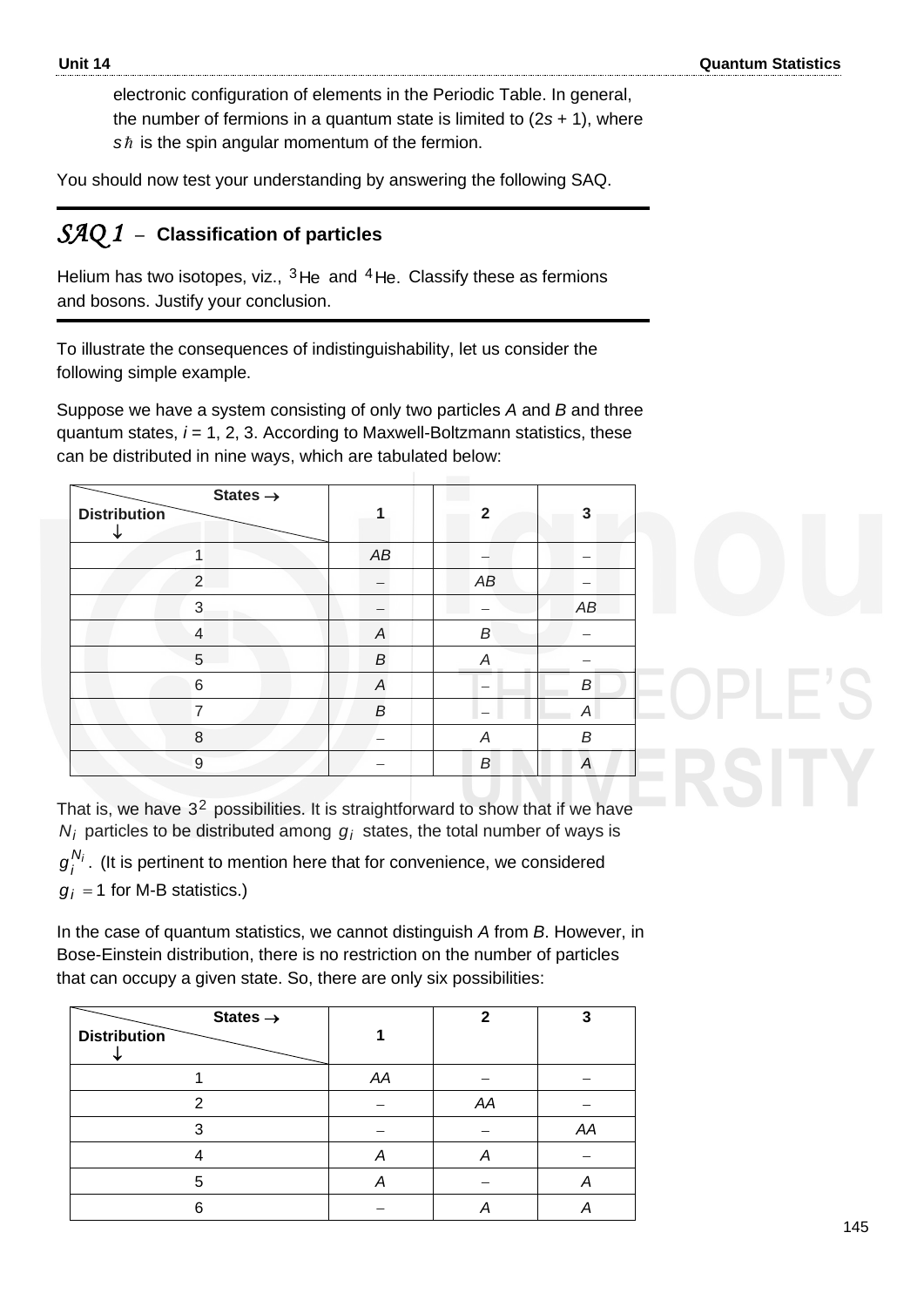In general, the result is  $(N_i+g_i-1)C_{N_i}$  . This can be proved in several ways. We shall do it using a simple, yet interesting method.

Suppose we want to distribute  $N_i$  indistinguishable particles among  $g_i$  cells. Imagine the *Ni* − particles, denoted by dots and arranged in a row, as shown in Fig. 14.4a. The cell boundaries are denoted by ( *gi +* 1) vertical bars. For example, when  $g_i = 5$  and  $N_i = 10$ , a typical distribution is shown in Fig. 14.4b.



**Fig. 14.4**: **a)**  *Ni* **particles arranged along a line; b) a possible distribution for**   $N_i = 10$  and  $g_i = 5$ .

There is one particle in the first cell, three in the second, none in the third, four in the fourth, and two in the fifth. The total number of dots and bars is  $(g_i + 1 + N_i)$ . Since the two end positions in such a diagram would always be occupied by bars, the required number of distributions *W* is equal to the number of ways of choosing *N<sup>i</sup>* positions for the particles from  $(N_i + g_i + 1 - 2)$ , i.e.  $(N_i + g_i - 1)$  positions. Hence,

$$
W = (N_i + g_i - 1)C_{N_i}
$$
 (14.4)

If we now put  $N_i = 2$  and  $g_i = 3$ , we get  $W = {}^4C_2 = 6$ , which reproduces the earlier result.

In the case of Fermi-Dirac statistics, there can, at best, be only one particle per cell and we necessarily have  $n_i < g_i$ . Of course, for particles of spin sh, the number of possibilities has to be multiplied by the factor (2*s* + 1). For the system under consideration, we have just three possibilities as shown below:

| States $\rightarrow$<br><b>Distribution</b> |  |  |
|---------------------------------------------|--|--|
|                                             |  |  |
|                                             |  |  |
|                                             |  |  |

If we now define a parameter *r* as

Probability that the particles are found in different states Probability that two particles are found in the same state *r* =

we have 
$$
r_{MB} = \frac{3/9}{6/9} = \frac{1}{2}
$$
,  $r_{BE} = \frac{3/6}{3/6} = 1$ , and  $r_{FD} = 0$ 

These values of *r* illustrate a striking difference between these three statistics. You should note that  $r_{FD} = 0$  because of the Pauli's principle. On the other hand, *r*<sub>BE</sub> is greater than *r*<sub>MB</sub>. It signifies that bosons have a greater tendency to bunch together; even more than the classical particles.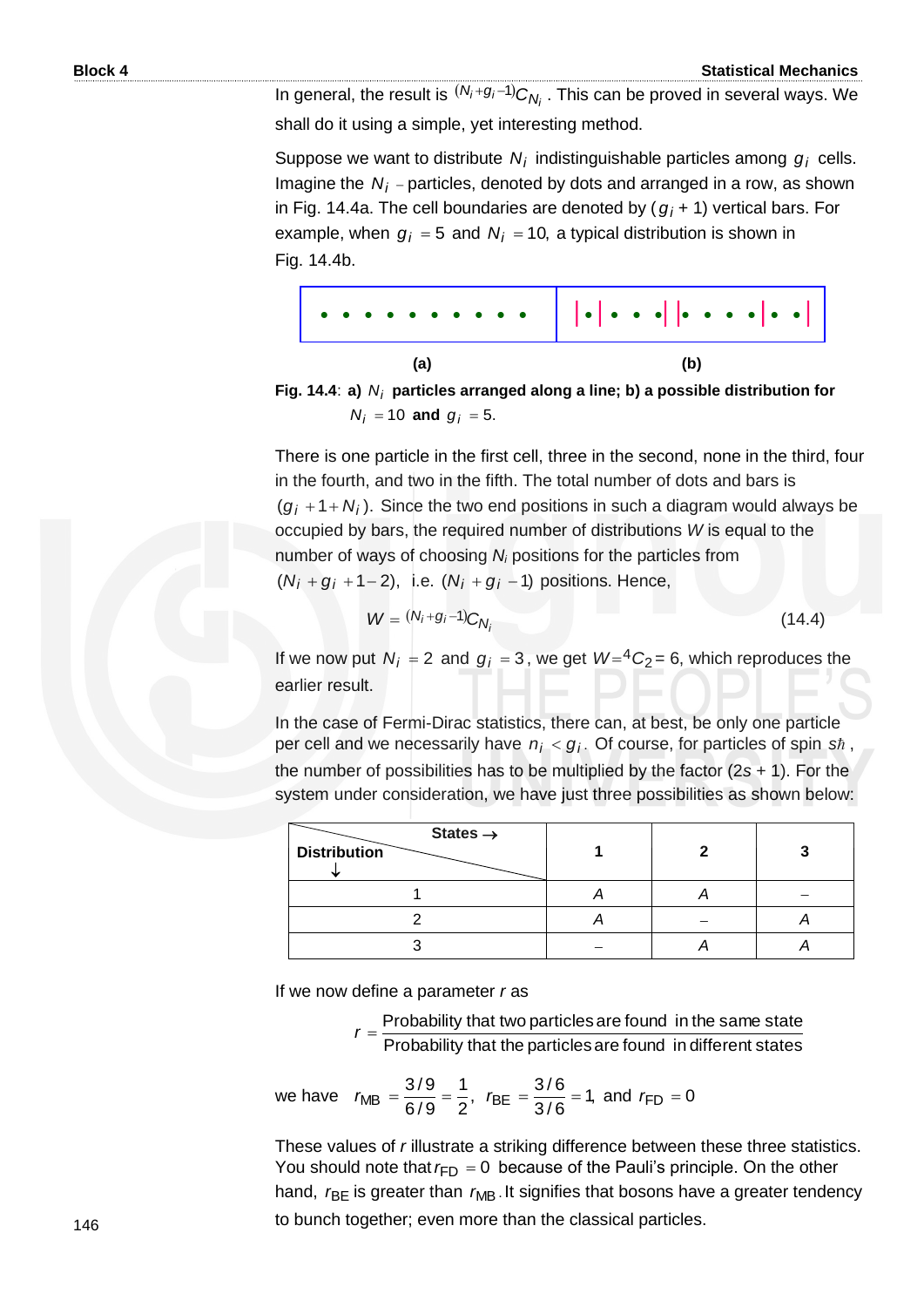Before proceeding further, we will like you to know about Prof. S. N. Bose, who is best known for his work on radiation theory.



**Prof. Satyendra Nath Bose (1894-1974)** was born on 1st January 1894 in Calcutta (now Kolkata). After matriculation in 1909, he joined Presidency College, Calcutta. He topped his B.Sc. and M. Sc. examinations with specializations in mixed (applied) mathematics. After completing his M.Sc., Bose joined the University of Calcutta, as a research scholar in 1916 and started his

studies in the theory of relativity and got interested in the work of Albert Einstein. Since many of his papers were in German, Bose took up to translate them to English for the benefit of all. He was well versed in Bengali, English, French, German and Sanskrit. Apart from science, his interests ranged from poetry to classical music.

In 1924, Bose derived Planck's law of quantum radiation without any reference to classical physics. This was a very fundamental work in the field of quantum statistics. He sent the manuscript of this paper to Einstein, who immediately recognized the importance of his work. Einstein translated this paper in German and sent it for publication to the prestigious *Zeitschrift für Physik* journal on behalf of Bose. Subsequently, Einstein extended the work of Bose to material particles. This led to the birth of Bose-Einstein (B-E) statistics. The particles obeying this statistics are called **bosons**. This name was coined by renowned scientist Paul Dirac to commemorate the great contribution of Bose to the field of quantum statistics.

Bose was nominated National Professor by the Government of India in 1958. In the same year, he was also elected the Fellow of Royal Society.

In 2012, a new particle, popularly known as God particle and responsible for attributing mass to matter, was named Higgs Boson. It was produced in the Large Hadron Collider near Geneva, Switzerland. It is expected to answer how the universe was formed.

We are now equipped with necessary tools to theoretically understand the behavior of quantum particles. The first step in this is to obtain distribution functions for them. You will now learn to obtain expressions for Bose-Einstein distribution function.

# **14.3 BOSE-EINSTEIN DISTRIBUTION FUNCTION**

Consider a system of *N* non-interacting bosons occupying volume *V* and sharing energy *U*. Suppose that the energy levels of the system are very closely spaced so that we can bracket them into groups. We will refer to these as energy cells. This is depicted schematically in Fig. 14.5.

We assume that the number of levels  $(g_i)$  in the  $t^{\text{th}}$  cell is significantly greater than one ( *gi* >> 1). It is still reasonable to talk about the energy of the levels in the  $i^{\text{th}}$  cell as  $\varepsilon_i$ , since they are very close to each other. Let  $W_i$  denote the number of ways in which  $N_i$  particles can be distributed amongst the  $g_i$ levels of the *i*th cell. This number is available to us from Eq. (14.4).



**Fig. 14.5: Energy levels of a system bracketed into cells.**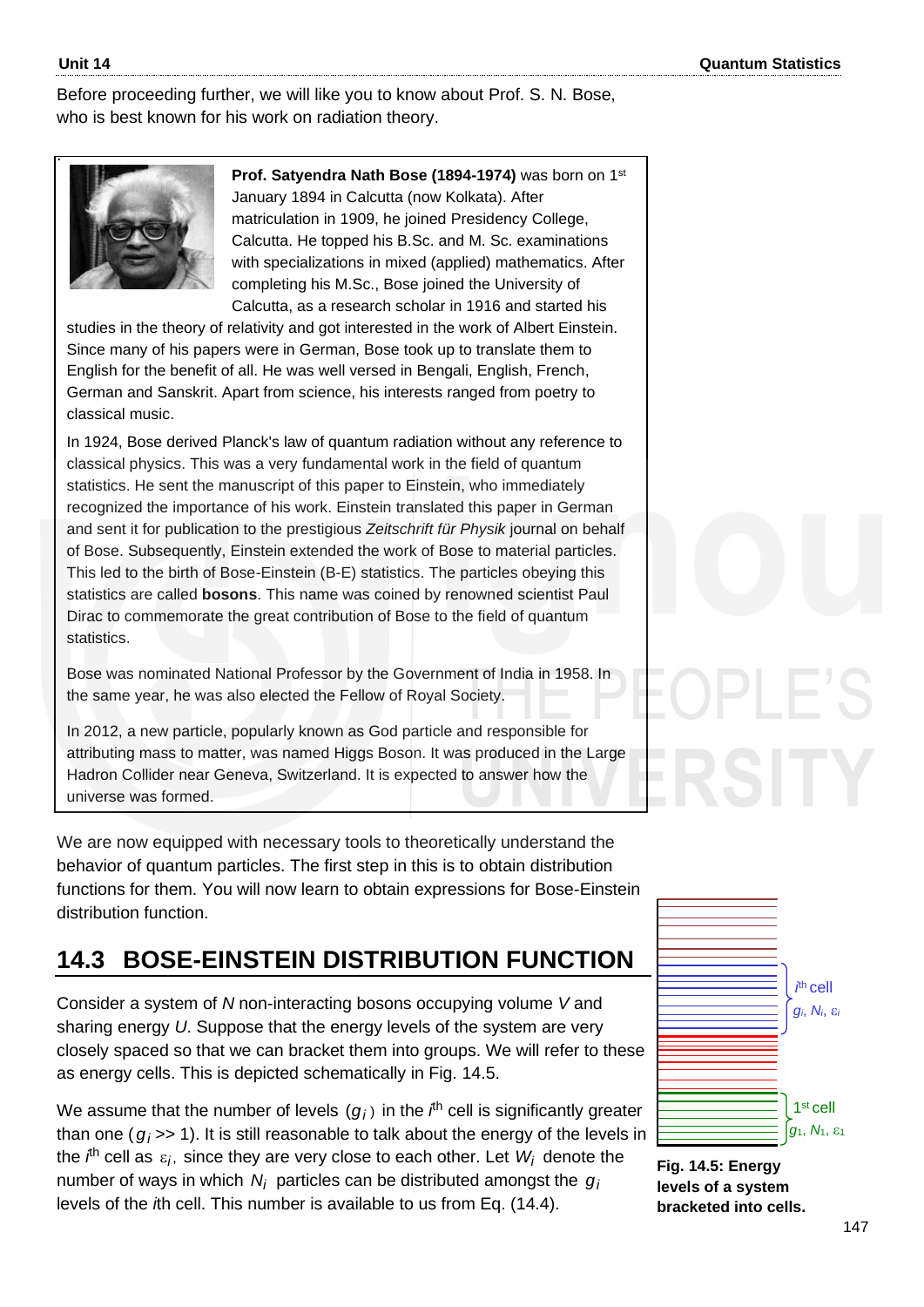(14.7b)

Note that this formalism bears close resemblance to M-B statistics but now we have to deal with identical particles. So, rules for counting the states change. In the instant case, we can write

$$
W_{i} = {}^{(N_{i}+g_{i}-1)}C_{N_{i}} = \frac{(g_{i}+N_{i}-1)!}{N_{i}!(g_{i}-1)!}
$$
\n(14.5)

Recall that the number of ways in which we can put  $N_1$  particles in  $g_1$  levels,  $N_2$  particles in  $g_2$  levels, ...,  $N_i$  particles in  $g_i$  levels defines thermodynamic probability. Let us denote it by  $W(N_1, N_2,..., N_i,...) = W(\lbrace N \rbrace)$ . Then we can write

$$
W[\{N\}] = \prod_{i} W_{i} = \prod_{i} \frac{(g_{i} + N_{i} - 1)!}{N_{i}!(g_{i} - 1)!}
$$
 (14.6)

To obtain the expression for distribution function, we have to maximise *W*  subject to the conditions that total number of particles and total energy of the system are constant:

$$
\sum_{i} N_{i} = N \tag{14.7a}
$$

and

 $N_i \varepsilon_i = U$ 

 $\sum N_i \varepsilon_i =$ 

*i*

Following the arguments mentioned in Unit 13, we maximise ln*W* rather than *W*. So, we rewrite Eq. (14.6) as

we rewrite Eq. (14.6) as  
\n
$$
\ln W = \sum_{i} [\ln (g_i + N_i - 1) \cdot - \ln (g_i - 1) \cdot - \ln N_i!]
$$

To extract meaningful information from this expression, we use Stirling's formula and write:

$$
\ln W = \sum_{i} [(g_i + N_i - 1) \ln (g_i + N_i - 1) - (g_i + N_i - 1)
$$

$$
- (g_i - 1) \ln (g_i - 1) + (g_i - 1) - N_i \ln N_i + N_i]
$$

Note that second term on the RHS cancels out with the fourth and sixth terms.<br>On simplification, this expression reduces to<br> $\ln W = \sum_i [(g_i + N_i - 1) \ln (g_i + N_i - 1) - (g_i - 1) \ln (g_i - 1) - N_i \ln N_i]$ On simplification, this expression reduces to

$$
\ln W = \sum_{i} [(g_i + N_i - 1) \ln (g_i + N_i - 1) - (g_i - 1) \ln (g_i - 1) - N_i \ln N_i]
$$

Since  $N_i$  and  $g_i$  are much greater than one, we can ignore one from all the

three terms in the RHS of above expression and write  
\n
$$
\ln W = \sum_{i} [(g_i + N_i) \ln(g_i + N_i) - g_i \ln g_i - N_i \ln N_i]
$$
 (14.8)

this condition, Eq. (14.8) takes the form

To maximise In *W*, we put 
$$
\delta(\ln W) = 0
$$
. Note that  $g_i$  is a constant. On using  
this condition, Eq. (14.8) takes the form  

$$
\delta \ln W = \sum_{i} \left[ (g_i + N_i) \frac{1}{(g_i + N_i)} \delta N_i + \ln(g_i + N_i) \delta N_i - N_i \frac{1}{N_i} \delta N_i - (\ln N_i) \delta N_i \right] = 0
$$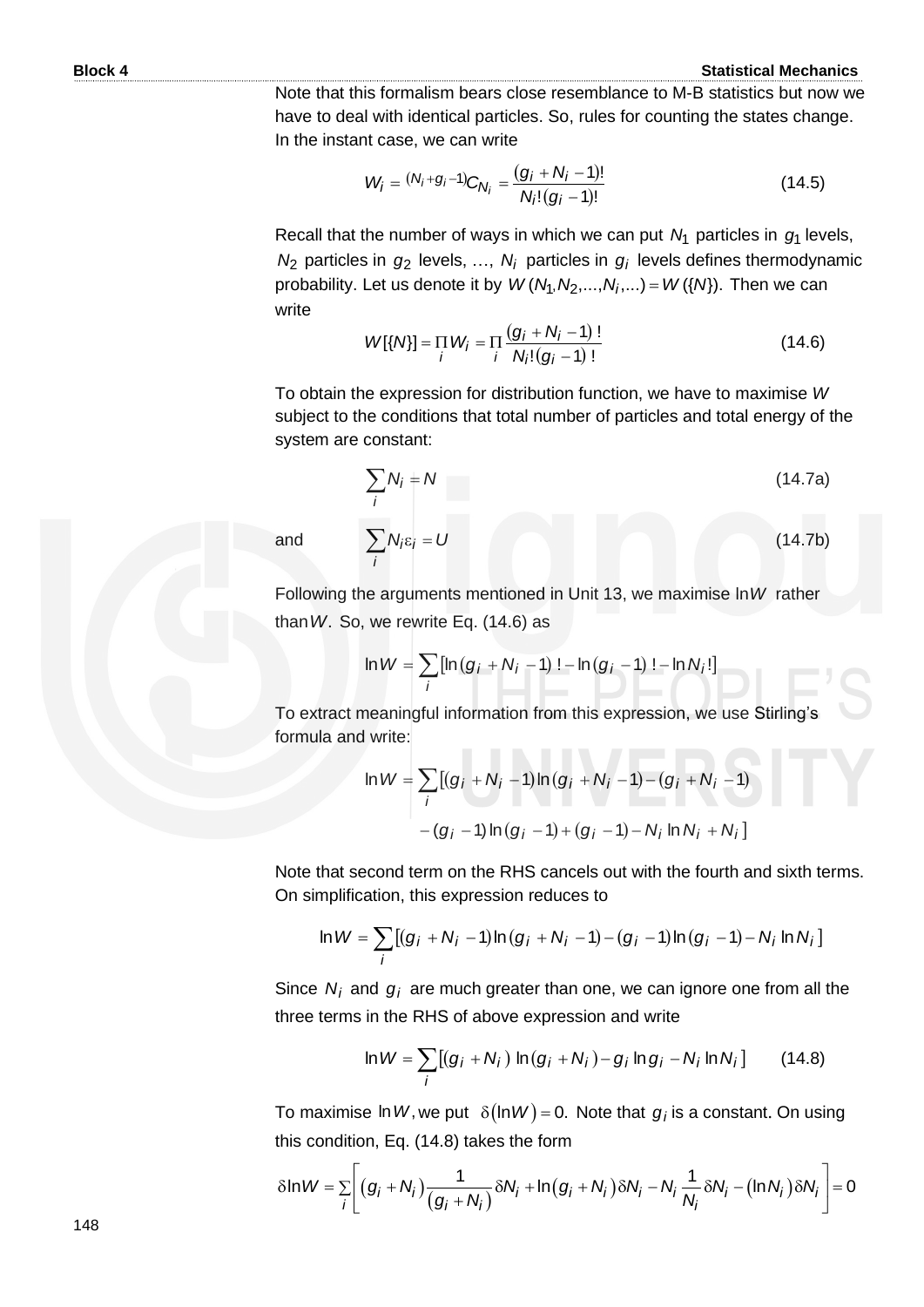Note that the first and third terms on the RHS cancel out and this equation takes a compact form:

$$
\sum_{i} \left[ \ln N_i - \ln(g_i + N_i) \right] \delta N_i = 0 \tag{14.9}
$$

Recall that Eq. (14.9) is subject to the constraints that *N* and *U* are fixed. We can, therefore, rewrite Eqs. (14.7a and b) as

$$
\delta N = \sum_{i} \delta N_{i} = 0 \tag{14.10a}
$$

(14.10b)

and

To incorporate the conditions embedded in Eqs. (14.10 a and b) into Eq. (14.9), we use Lagrange's method of undetermined multipliers. As before, we multiply Eqs. (14.10a and b) by  $\alpha$  and  $\beta$ , respectively, and add to

Eq. (14.9). This leads us to the expression  
\n
$$
\sum_{i} \left[ \ln N_i - \ln(g_i + N_i) + \alpha + \beta \varepsilon_i \right] \delta N_i = 0 \qquad (14.11)
$$

As in classical statistics, we use the fact that variations *N<sup>i</sup>* are arbitrary and cannot be zero. Therefore, for Eq. (14.11) to be satisfied, the coefficient of each term in this equation must vanish identically. Hence, we must have

cannot be zero. Therefore, for Eq. (14.11) to be satisfied, the coefficient of  
each term in this equation must vanish identically. Hence, we must have  

$$
\ln\left(\frac{N_i}{g_i + N_i}\right) = -\alpha - \beta \epsilon_i \implies \frac{1}{1 + \frac{g_i}{N_i}} = \exp(-\alpha - \beta \epsilon_i) \implies \frac{g_i}{N_i} = \exp(\alpha + \beta \epsilon_i) - 1
$$
  
or 
$$
\frac{N_i}{N_i} = \frac{1}{\sqrt{N_i}} = \frac{1}{\sqrt{N_i}} = \frac{1}{\sqrt{N_i}} = \frac{1}{\sqrt{N_i}} = \frac{1}{\sqrt{N_i}} = \frac{1}{\sqrt{N_i}} = \frac{1}{\sqrt{N_i}} = \frac{1}{\sqrt{N_i}} = \frac{1}{\sqrt{N_i}} = \frac{1}{\sqrt{N_i}} = \frac{1}{\sqrt{N_i}} = \frac{1}{\sqrt{N_i}} = \frac{1}{\sqrt{N_i}} = \frac{1}{\sqrt{N_i}} = \frac{1}{\sqrt{N_i}} = \frac{1}{\sqrt{N_i}} = \frac{1}{\sqrt{N_i}} = \frac{1}{\sqrt{N_i}} = \frac{1}{\sqrt{N_i}} = \frac{1}{\sqrt{N_i}} = \frac{1}{\sqrt{N_i}} = \frac{1}{\sqrt{N_i}} = \frac{1}{\sqrt{N_i}} = \frac{1}{\sqrt{N_i}} = \frac{1}{\sqrt{N_i}} = \frac{1}{\sqrt{N_i}} = \frac{1}{\sqrt{N_i}} = \frac{1}{\sqrt{N_i}} = \frac{1}{\sqrt{N_i}} = \frac{1}{\sqrt{N_i}} = \frac{1}{\sqrt{N_i}} = \frac{1}{\sqrt{N_i}} = \frac{1}{\sqrt{N_i}} = \frac{1}{\sqrt{N_i}} = \frac{1}{\sqrt{N_i}} = \frac{1}{\sqrt{N_i}} = \frac{1}{\sqrt{N_i}} = \frac{1}{\sqrt{N_i}} = \frac{1}{\sqrt{N_i}} = \frac{1}{\sqrt{N_i}} = \frac{1}{\sqrt{N_i}} = \frac{1}{\sqrt{N_i}} = \frac{1}{\sqrt{N_i}} = \frac{1}{\sqrt{N_i}} = \frac{1}{\sqrt{N_i}} = \frac{1}{\sqrt{N_i}} = \frac{1}{\sqrt{N_i}} = \frac{1}{\sqrt{N_i}} = \frac{1}{\sqrt{N_i}} = \frac{1}{\sqrt{N_i}} = \frac{1}{\sqrt{N_i}}
$$

or

 $=\frac{1}{\exp(\alpha+\beta\epsilon_i)-1}$ 1  $\frac{y_i}{y_i} = \frac{1}{\exp(\alpha + \beta \varepsilon_i) - 1}$  $\alpha_i$  exp( $\alpha + \beta \varepsilon_i$ *N g*

 $\delta U = \sum \varepsilon_i \delta N_i = 0$ *i U* =  $\sum$  ε<sub>*i*</sub>δN<sub>*i*</sub>

As before, we put  $e^{-\alpha}$  equal to A, the degeneracy parameter. Then Eq. (14.12) can be written as

$$
\frac{N_i}{g_i} = \frac{1}{A^{-1} \exp(\beta \varepsilon_i) - 1}
$$
 (14.13)

Recall that chemical potential  $(\mu)$  is defined through the relation

$$
A = e^{-\alpha} = e^{\beta \mu} \tag{14.14}
$$

In terms of chemical potential, we can rewrite Eq. (14.12) as

$$
\frac{N_i}{g_i} = f_{\text{BE}}(\varepsilon_i) = \frac{1}{\exp[\beta(\varepsilon_i - \mu)] - 1}
$$
(14.15)

If we treat energy as a continuous variable, the number of particles with energy  $\epsilon$  will be given by

$$
\frac{N(\varepsilon)}{g(\varepsilon)} \equiv f_{\text{BE}}(\varepsilon) = \frac{1}{\exp[\beta(\varepsilon - \mu)] - 1}
$$
(14.16)

This relation is known as **Bose-Einstein distribution function**.

We now summarise the important results of this section.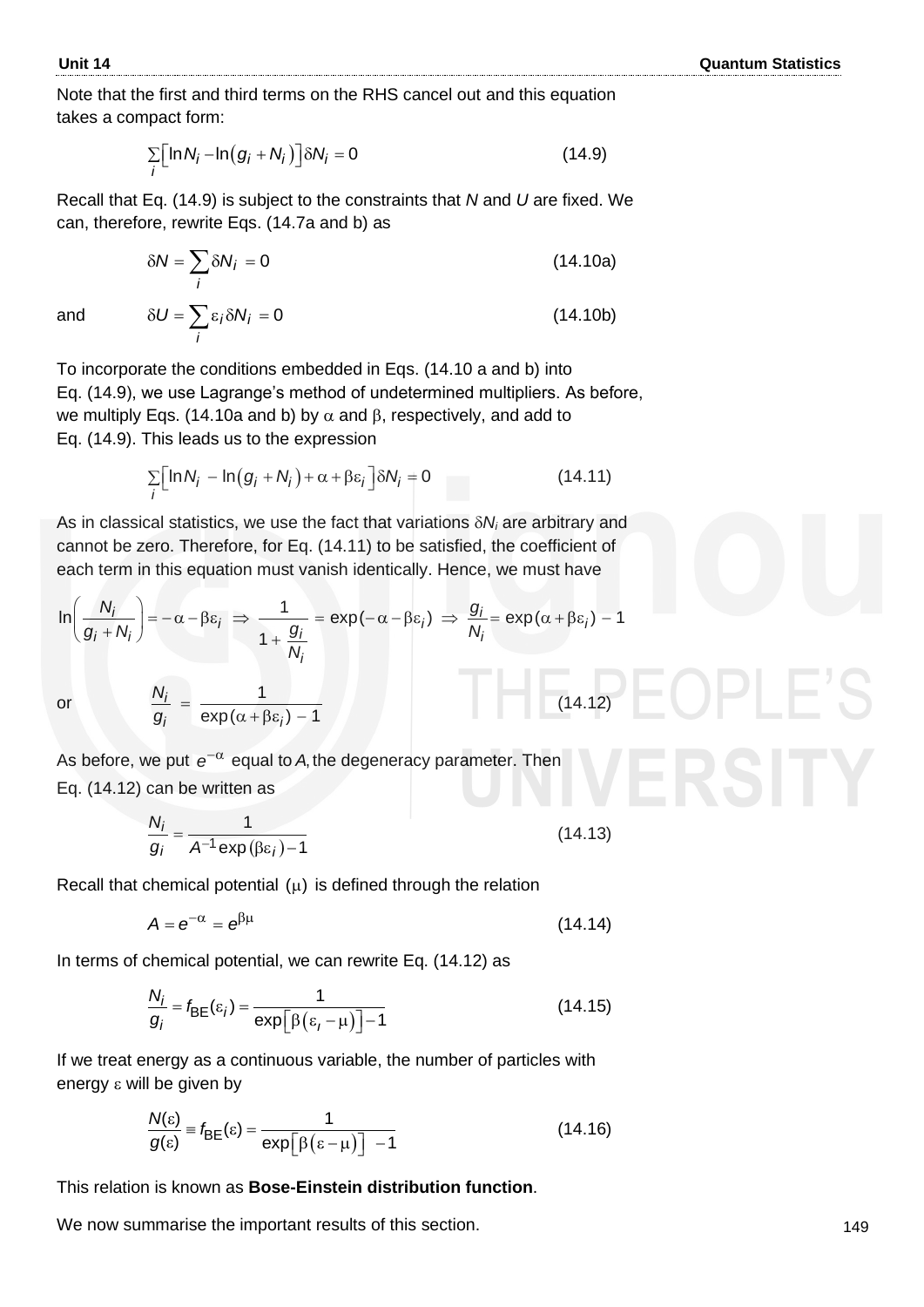Recap

#### **BOSE-EINSTEIN DISTRIBUTION FUNCTION**

- In Bose-Einstein distribution, there is no restriction on the number of particles that can occupy a given state.
- The ways in which *N* particles can be distributed in *M* cells is

$$
W[N] = \prod_{i=1}^{M} W_i = \prod_{i} \frac{(g_i + N_i - 1) !}{N_i! (g_i - 1) !}
$$

where *i*<sup>th</sup> cell contains N<sub>i</sub> particles distributed in  $g_i$  levels.

The Bose-Einstein distribution function for the particles with energy  $\varepsilon$  is given by

$$
f_{\text{BE}}(\varepsilon) = \frac{1}{\exp[\beta(\varepsilon - \mu)] - 1}
$$

where  $\mu$  denotes chemical potential.

We now proceed to obtain the Fermi-Dirac distribution function.

## **14.4 FERMI-DIRAC DISTRIBUTION FUNCTION**

To obtain expression for Fermi-Dirac distribution function, we note that fermions obey Pauli's principle and not more than one particle (ignoring spin) can occupy the same energy level. Hence, the number of ways in which we can distribute  $N_i$  particles into  $g_i$  levels is given by  $g_iC_{N_i}$  with  $N_i < g_i$ . The total number of ways in which we can put *N* particles into various levels are

$$
W[\{N\}] = \prod_{i} g_i C_{N_i} = \prod_{i} \frac{g_i!}{(g_i - N_i)! N_i!}
$$
 (14.17)

As in the case of Bose-Einstein statistics, this distribution is also subject to the conditions that total number of particles in the system and the energy of the system remain constant. That is,

$$
\delta N = \sum \delta N_i = 0 \tag{14.18a}
$$

and

$$
\delta U = \sum \delta N_i \varepsilon_i = 0 \tag{14.18b}
$$

As before, we maximise  $\ln W$  and set  $\delta \ln W = 0$ . So on taking logarithm of both sides of Eq. (14.17), we obtain

$$
\ln W = \sum_{i} [\ln g_i! - \ln (g_i - N_i)] - \ln N_i! ]
$$
 (14.19)

Using Stirling's approximation, we write

Stirling's approximation, we write  
\n
$$
\ln W = \sum_{i} [g_i \ln g_i - g_i - (g_i - N_i) \ln (g_i - N_i) + (g_i - N_i) - N_i \ln N_i] = \sum_{i} [g_i \ln g_i - (g_i - N_i) \ln (g_i - N_i) - N_i \ln N_i]
$$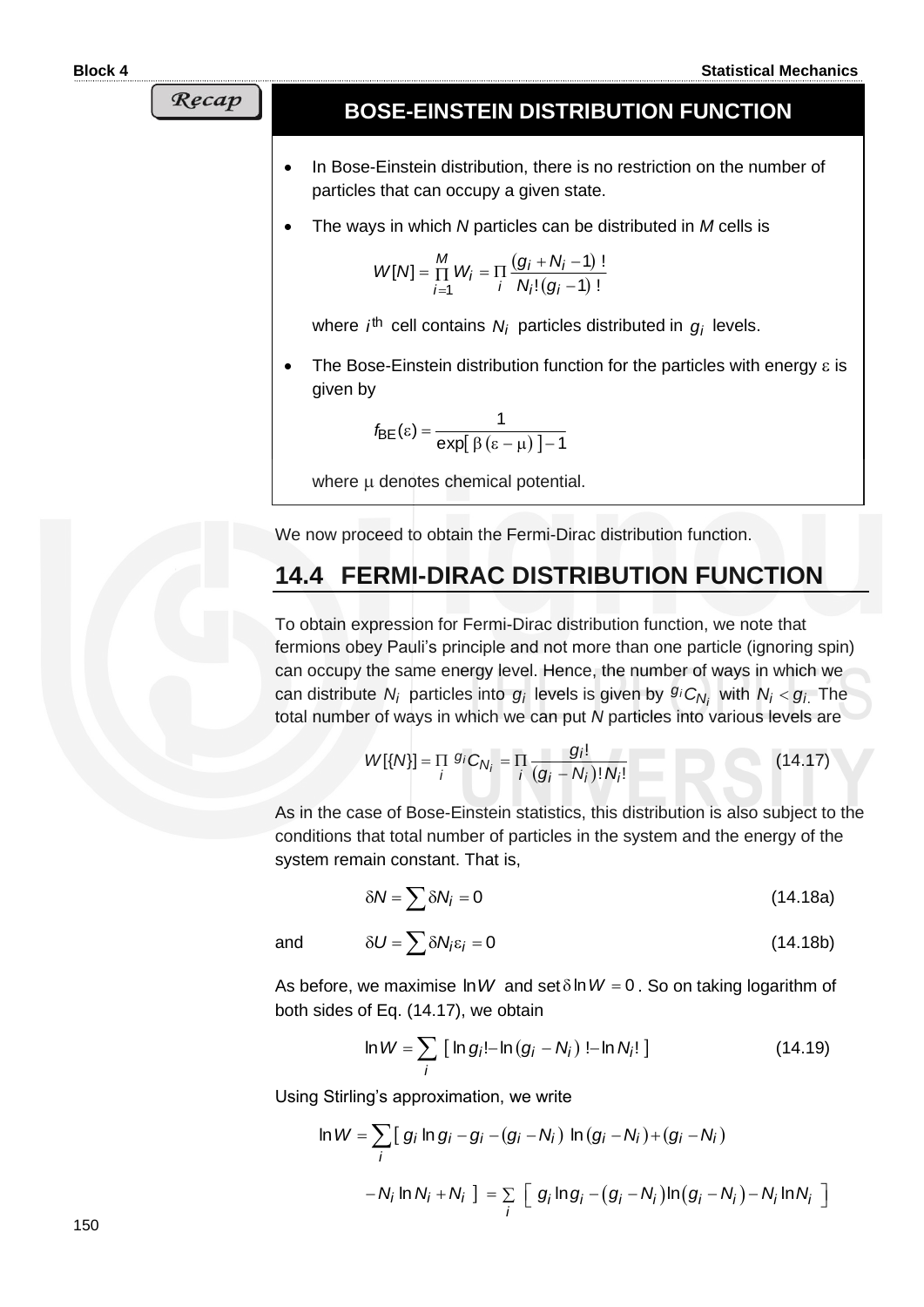Note that *gi* are constant. Therefore, while differentiating this expression, we get

$$
\delta \ln W = \sum_{i} \left[ (N_i - g_i) \frac{1}{(g_i - N_i)} (-\delta N_i) + \delta N_i \ln(g_i - N_i) - N_i \frac{1}{N_i} \delta N_i - \ln N_i \delta N_i \right]
$$

Note that the first and the third terms on the RHS of this expression cancel out. Then it simplifies to

simplifies to  
\n
$$
\delta \ln W = \sum_{i} [\ln (g_i - N_i) - \ln(N_i)] \delta N_i
$$

On equating δln W to zero, we can write

$$
\sum_{i} \left[ \ln(N_i) - \ln(g_i - N_i) \right] \delta N_i = 0 \tag{14.20}
$$

This expression is subject to the conditions specified in Eqs. (14.18a and b). To incorporate these and obtain a general expression for most probable distribution, we use Lagrange's method of undetermined multipliers. Therefore, we multiply Eq. (14.18a) by  $\alpha$ , Eq. (14.18b) by  $\beta$  and add to Eq. (14.20). This gives

This gives  
\n
$$
\sum_{i} \left[ ln(N_i) - ln(g_i - N_i) + \alpha + \beta \varepsilon_i \right] \delta N_i = 0
$$

Since  $\delta N_i$  are arbitrary and can be varied independently, we can set the

coefficient of each 
$$
\delta N_i
$$
 equal to zero. This gives  
\n
$$
\ln\left(\frac{N_i}{g_i - N_i}\right) = -\alpha - \beta \varepsilon_i \implies \frac{1}{\frac{g_i}{N_i} - 1} = \exp(-\alpha - \beta \varepsilon_i) \implies \frac{g_i}{N_i} = \exp(\alpha + \beta \varepsilon_i) + 1
$$

or

or  
\n
$$
\frac{N_i}{g_i} = f_{FD}(\varepsilon_i) = \frac{1}{\exp[\alpha + \beta \varepsilon_i] + 1} = \frac{1}{A^{-1} \exp(\beta \varepsilon_i) + 1} = \frac{1}{\exp[\beta(\varepsilon_i - \mu)] + 1}
$$

(14.21)

where  $\mu$  defines chemical potential with  $A = e^{-\alpha} = e^{\beta \mu}$ . Eq. (14.21) is the desired expression for **Fermi-Dirac distribution function**. For continuous distribution, the Fermi-Dirac distribution function *f*<sub>FD</sub>(ε) can be expressed as

$$
f_{FD}(\varepsilon) = \frac{1}{\exp[\beta(\varepsilon - \mu)] + 1}
$$
 (14.22)

Note that at  $T = 0$  ( $\beta = \infty$ ), the exponent in Eq. (14.22) becomes  $-\infty$  for  $\varepsilon < \mu$ , whereas for  $\epsilon > \mu$ , the exponent becomes  $+\infty$ . We can, therefore, rewrite it as

$$
f_{FD}(\varepsilon) = \begin{cases} 1 \text{ for } \varepsilon < \mu \\ 0 \text{ for } \varepsilon > \mu \end{cases}
$$
 (14.23)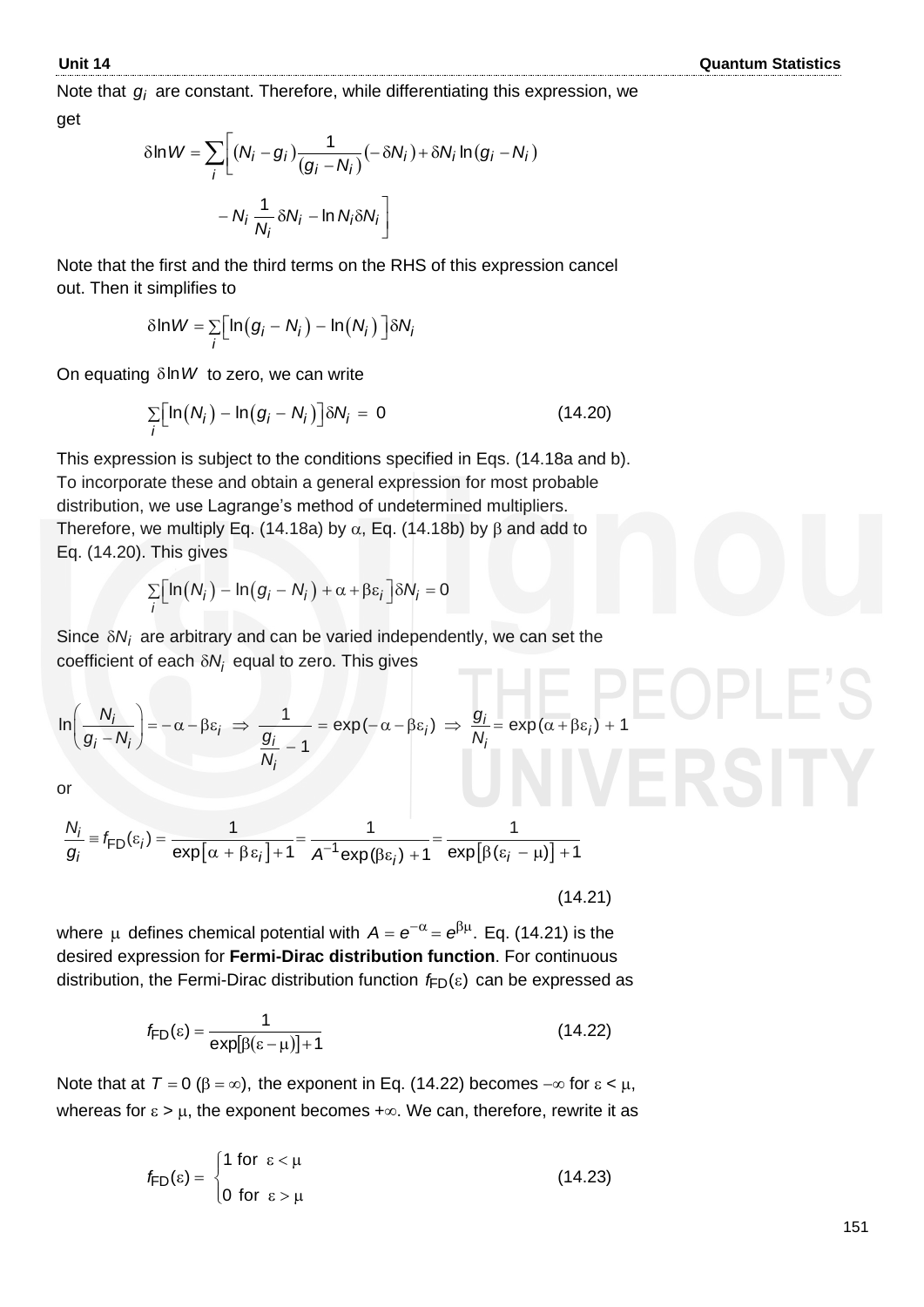#### **Block 4** Statistical Mechanics **Statistical Mechanics**

Mathematically speaking, *f*<sub>FD</sub>(ε) defines a step-function. Physically, it implies that at absolute zero, all levels are occupied up to certain energy, but energy states above it, are empty. This energy is known as *Fermi energy*. We denote it as $\varepsilon_{\mathsf{F}}.$  This is shown in curve (i) of Fig. 14.6. Curve (ii) shows the effect of raising the temperature. The curve develops a tail, which is symmetrical about  $\varepsilon = \varepsilon_{\text{F}}$ . Moreover, at  $\varepsilon_{\text{F}}$ ,  $f_{\text{FD}}(\varepsilon) = 0.5$ .



 **Fig. 14.6**: **Plot of Fermi function versus energy at different temperatures.**

At a finite temperature ( $T > 0$ ), fermions shift to higher energies. However, the width of this region is of the order of  $k_{\mathsf{B}}\mathcal{T}$  . Normally deviations observed from the step-function are important only for those values of  $\varepsilon$  for which  $[\beta(\varepsilon - \mu)]$  is of the order of unity. At higher energies, the exponential term dominates and the F-D distribution function is given by Eq. (14.23).

On the basis of this discussion, we can say that thermal reshuffling of the particles is confined to  $k_{\text{B}}T$  around  $\varepsilon = \varepsilon_{\text{F}}$ . This means that the number of electrons which contribute to thermal properties is proportional to linear power of temperature. Even at room temperature, the product  $k_{\mathsf{B}}\mathcal{T}$  is quite small; and hence, the major proportion of distribution is not influenced significantly by rise in temperature. Let us sum up important points of this section.

Recap

## **FERMI-DIRAC DISTRIBUTION FUNCTION**

- In F-D statistics, the number of levels  $g_i$  is always greater than the number of particles . *Ni*
- The ways in which *N* particles can be distributed in *M* cells is

$$
W[N] = \prod_{i=1}^{M} W_i = \prod_{i} \frac{g_i!}{N_i!(g_i - N_i)!}
$$

where *i*<sup>th</sup> cell contains N<sub>i</sub> particles distributed in  $g_i$  levels.

The Fermi-Dirac distribution function for particles with energy  $\varepsilon$  is:

$$
f_{FD}(\varepsilon) = \frac{1}{\exp[\beta(\varepsilon - \mu)] + 1}
$$

where  $\mu$  denotes chemical potential.

• At absolute zero, F-D distribution is a step-function. At higher temperature, fermions shift to higher energy in the range of *k*<sub>B</sub>7 around Fermi energy  $\epsilon_F$  with  $f_{FD}(\epsilon_F) = 0.5$ .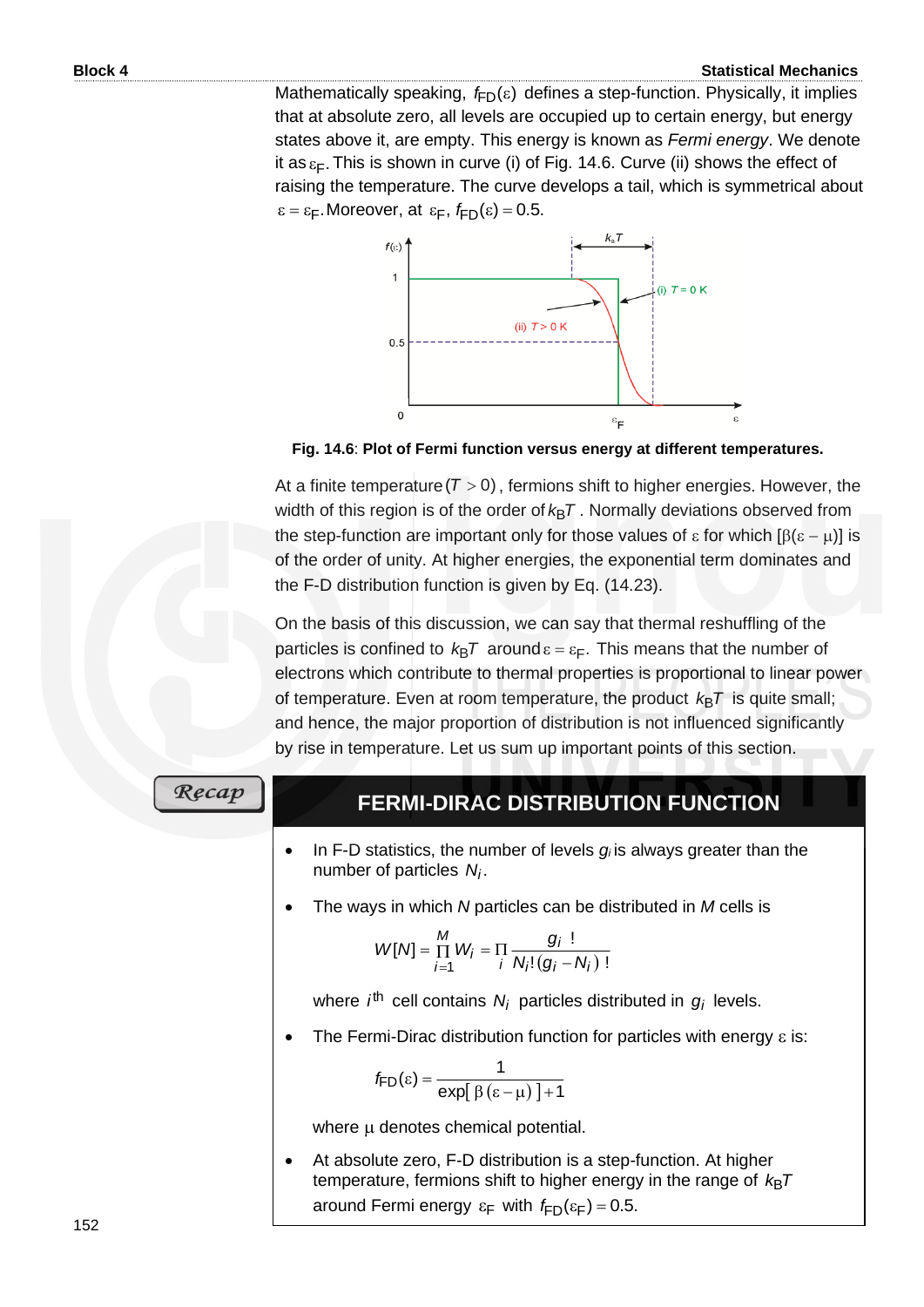Before proceeding further, you may like to answer an SAQ.

#### *SAQ 2* –**Limiting case of B-E and F-D distributions**

Show that in the high energy range, Bose- Einstein as well as Fermi-Dirac distribution reduce to Maxwell-Boltzmann distribution.

Now that we have obtained distribution functions for classical as well as quantum systems, it would be instructive to compare these and get an idea about how particles obeying different statistics behave.

# **14.5 COMPARISON OF DIFFERENT DISTRIBUTIONS**

To compare how different statistics behave, we re-write the expressions for M-B, B-E and F-D distribution functions:

$$
f_{MB}(\varepsilon) = \frac{1}{\exp[\beta(\varepsilon - \mu)]}
$$

$$
f_{BE}(\varepsilon) = \frac{1}{\exp[\beta(\varepsilon - \mu)] - 1}
$$

$$
f_{FD}(\varepsilon) = \frac{1}{\exp[\beta(\varepsilon - \mu)] + 1}
$$

A closer examination of these expressions reveals that in spite of the vast differences in the assumptions used to arrive at these expressions, they have deceptively similar appearance. In fact, you can combine them into just one expression as

(14.24)

$$
f(\varepsilon) = \frac{1}{\exp[\beta(\varepsilon - \mu)] + \kappa}
$$
  
where 
$$
\kappa = \begin{cases} 0 & \text{M - B distribution} \\ +1 & \text{F - D distribution} \\ -1 & \text{B - E distribution} \end{cases}
$$

This logically raises the question: What is the significance of the constant  $\kappa$  in describing the behaviour of a system?

To learn about the enormous consequences of  $\kappa$ , refer to Fig. 14.7, which depicts the distribution functions corresponding to M-B, F-D and B-E statistics.

Note that as compared to M-B distribution, the distribution of bosons is skewed towards lower energy states, whereas fermions are skewed towards higher energy states.

It means that bosons prefer to occupy lower energy states, i.e., live together.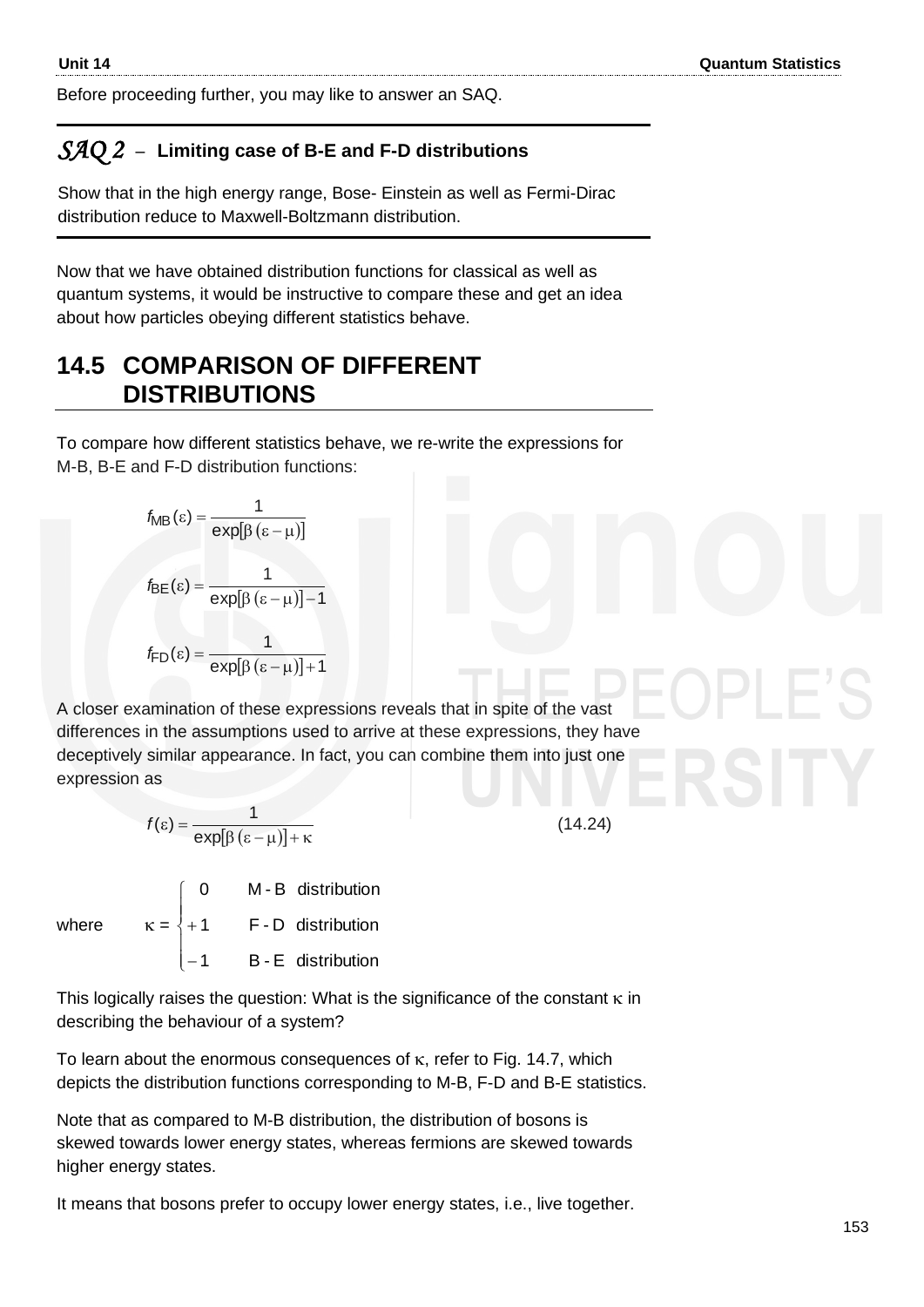

#### **Fig. 14.7**: **Plot of B-E, F-D and M-B distribution functions as a function**  of (ε − μ) / *k*<sub>B</sub>T . Each system is at the same temperature and has the **same number of particles.**

In the next two sections, we study some applications of B-E and F-D statistics.

## **14.6 APPLICATIONS OF BOSE-EINSTEIN STATISTICS**

You now know that the spectral distribution of blackbody radiation was first successfully explained by Planck. Though Planck was not convinced of the physical basis of his derivation, Bose derived Planck's law of radiation on the basis of quantum statistics. Einstein extended his ideas to the case of material particles obeying Bose statistics. We begin our discussion with Bose's derivation of Planck's law.

#### **14.6.1 Bose's Derivation of Planck's Law**

To begin with, we assume that electromagnetic radiation is enclosed in a cavity of volume *V* at temperature *T*. From quantum mechanical point of view, radiation in the cavity can be considered as a collection of photons of different frequencies moving randomly with speed of light. Note that photons of same frequency are indistinguishable and behave as a system of non-interacting particles.

The energy of a photon of frequency v is taken to be hv. Moreover, photons have zero rest mass and spin  $\hbar$ . Further, atoms can emit or absorb photons and the total number of photons is not constant. It means that an assembly of photons is subject to only one constraint, namely  $U =$  constant. This essentially means that in Eq. (14.15), we need only one Lagrange multiplier  $\beta$ , i.e.,  $\alpha$  = 0 or A = 1. Then Eq. (14.15) can be written as

$$
\frac{N_{\rm v}}{g_{\rm v}} = \frac{1}{e^{\beta h \rm v} - 1} \tag{14.25}
$$

Let  $g_y$ dv denote the number of quantum states between frequencies  $y$  and  $v + dv$ . We can derive the expression for  $g_v dv$  using the principles of quantum mechanics. However, we can obtain the same result using a simple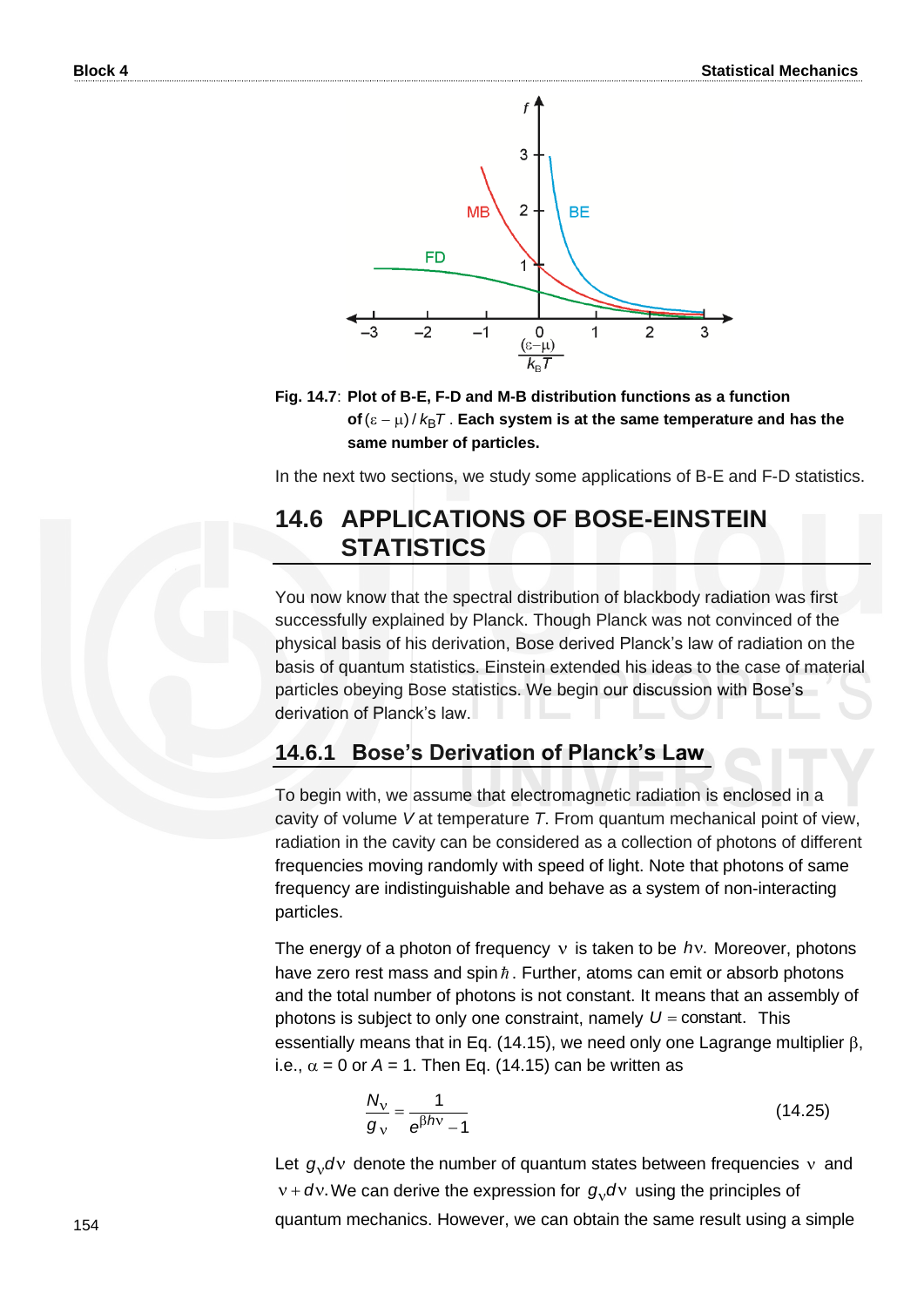argument as well. Let us first calculate the number of quantum states in the momentum range  $p$  to  $p + dp$  and denote it as  $g_p dp$ . The volume of phase space occupied by a particle in a box of volume *V* and having momentum between  $p$  and  $p + dp$  is  $Vd^3p$ . In spherical polar coordinates,

 $d^3p = (p^2dp\sin\theta d\theta d\phi)$  and integration over  $\theta$  and  $\phi$  gives  $4\pi$ . If each cell has volume*h*<sup>3</sup>, we get

$$
g_p dp = \frac{4\pi p^2 dp}{h^3} V \tag{14.26a}
$$

From de Broglie's relation between momentum and frequency (or

wavelength), we have  $p = \frac{n}{2}$  $\lambda$  $p = \frac{h}{\hat{p}} = \frac{hv}{v}$ *c* and  $p^2dp = \left(\frac{h}{c}\right)^3 v^2 dv$ .

On substituting this result in Eq. (14.26a), we can write the number of quantum states in the frequency range v to  $v + dv$  as

$$
g_{\rm V}d\rm v = \frac{4\pi V}{c^3}\rm v^2\rm dv \qquad (14.26b)
$$

Since photons can have two types of polarization, we multiply this by a factor of 2 to obtain

$$
g_{\rm v}d\rm v=\frac{8\pi V}{c^3}\rm v^2d\rm v\tag{14.27}
$$

On using this result in Eq. (14.25), we get the expression for the number of particles in the frequency range  $v$  to  $v + dv$ :

$$
N_{\rm v} = \frac{8\pi V}{c^3} \frac{v^2 dv}{e^{\beta hv} - 1}
$$
 (14.28)

If  $E_y$ dv denotes the energy corresponding to the frequency range v to  $v + dv$ , we can write

$$
E_{\rm v}dv = N_{\rm v}hv = \frac{8\pi hV}{c^3} \frac{v^3dv}{e^{\beta hv} - 1}
$$

Note that  $E_y$ d $y$  is a function of volume and therefore depends on the size of the cavity.

So, instead of total energy corresponding to a particular range of frequencies, we prefer energy density. If we represent energy density by  $u_y$ dv, we can write

$$
u_{\rm v}dv = \frac{E_{\rm v}dv}{V} = \frac{8\pi h}{c^3} \frac{v^3dv}{\exp(hv/k_BT) - 1}
$$
 (14.29)

Do you recognise this equation? It is identical to Eq. (14.2) and is a mathematical statement of Planck's law. Note that Bose treated electromagnetic radiation as a system of indistinguishable particles and used methods of statistics to understand their behaviour.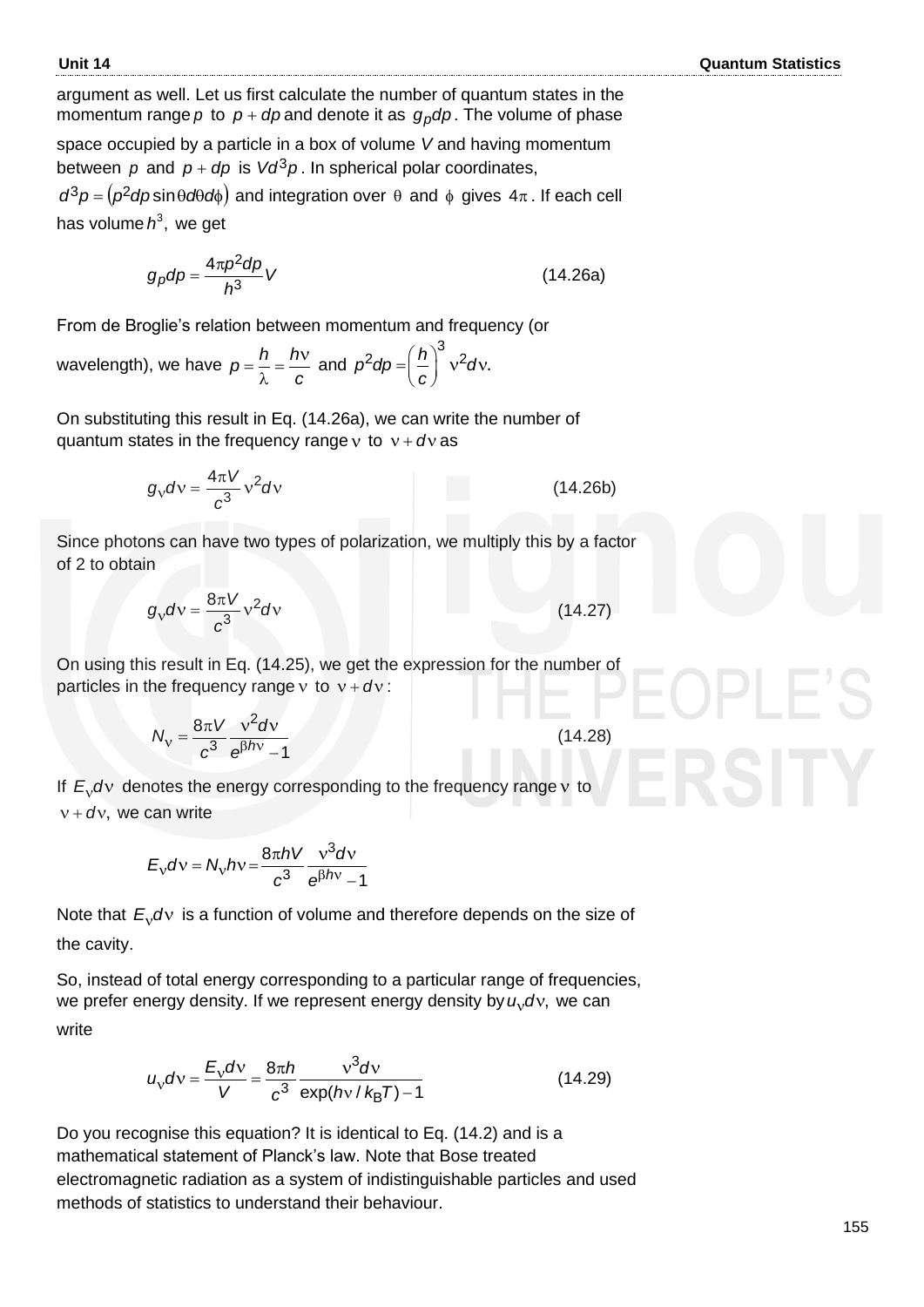Before proceeding further, let us recapitulate the important result obtained in this section.

#### **QUANTUM MECHANICAL DERIVATION OF PLANCK'S LAW**

By treating electromagnetic radiation as a system of indistinguishable particles, Bose derived the expression for the energy density as

$$
u_{\rm v}dv = \frac{8\pi h}{c^3} \frac{v^3dv}{\exp(hv/k_{\rm B}T)-1}
$$

# **14.7 APPLICATIONS OF FERMI-DIRAC STATISTICS**

The energy of an F-D system at absolute zero is called **Fermi energy**. As such, it signifies the highest energy level occupied by a fermion at absolute zero. You will now learn how to obtain an expression for Fermi energy.

## **14.7.1 Fermi Energy**

Consider a system of *N* fermions enclosed in a volume *V*. According to Pauli's exclusion principle, only one fermion can be accommodated in a given state. You have already learnt that the highest energy possessed by a fermion at absolute zero is known as **Fermi energy**. We will denote it by the symbol  $\varepsilon_{\mathsf{F}}$ .

To derive an expression for  $\varepsilon_{\mathsf{F}},$  we must first know the density of quantum states of a particle with momentum in the interval  $\vec{p}$  and  $\vec{p}$  +  $d\vec{p}$ + *d* . From Eq. (14.26a,), we recall that this number is  $\frac{hc}{2} p^2 dp$ *h V* <sup>2</sup> 3  $\frac{4\pi V}{r^2}$  p<sup>2</sup>dp. Since an electron has two independent spin states, the multiplicity factor  $(= 2s + 1)$  will be equal to 2, since  $s = 1/2$ . So the required density of quantum states is  $\frac{3\pi}{2}$   $p^2dp$ *h*  $\frac{2V}{\pi^2}$ 3  $\frac{8\pi V}{r^2}p^2dp$ .

Hence, the total number of particles is given by

$$
N = \frac{8\pi V}{h^3} \int_{0}^{\infty} f_{FD} \rho^2 d\rho
$$
 (14.30)

From Eq. (14.23) we recall that

$$
\hbar \mathsf{F}_D(\varepsilon) = \begin{cases} 1 \text{ for } \varepsilon < \mu \\ 0 \text{ for } \varepsilon > \mu \end{cases}
$$

We denote the highest momentum at  $T = 0$  corresponding to  $\varepsilon = \mu$  by  $p_{\text{F}}$ . Then, the upper limit of integration in the integral in Eq. (14.30) changes from  $\infty$  to  $p$ <sub>F</sub> and we can write

$$
N = \frac{8\pi V}{h^3} \int_{0}^{p_{\overline{t}}} p^2 dp
$$
 (14.31a)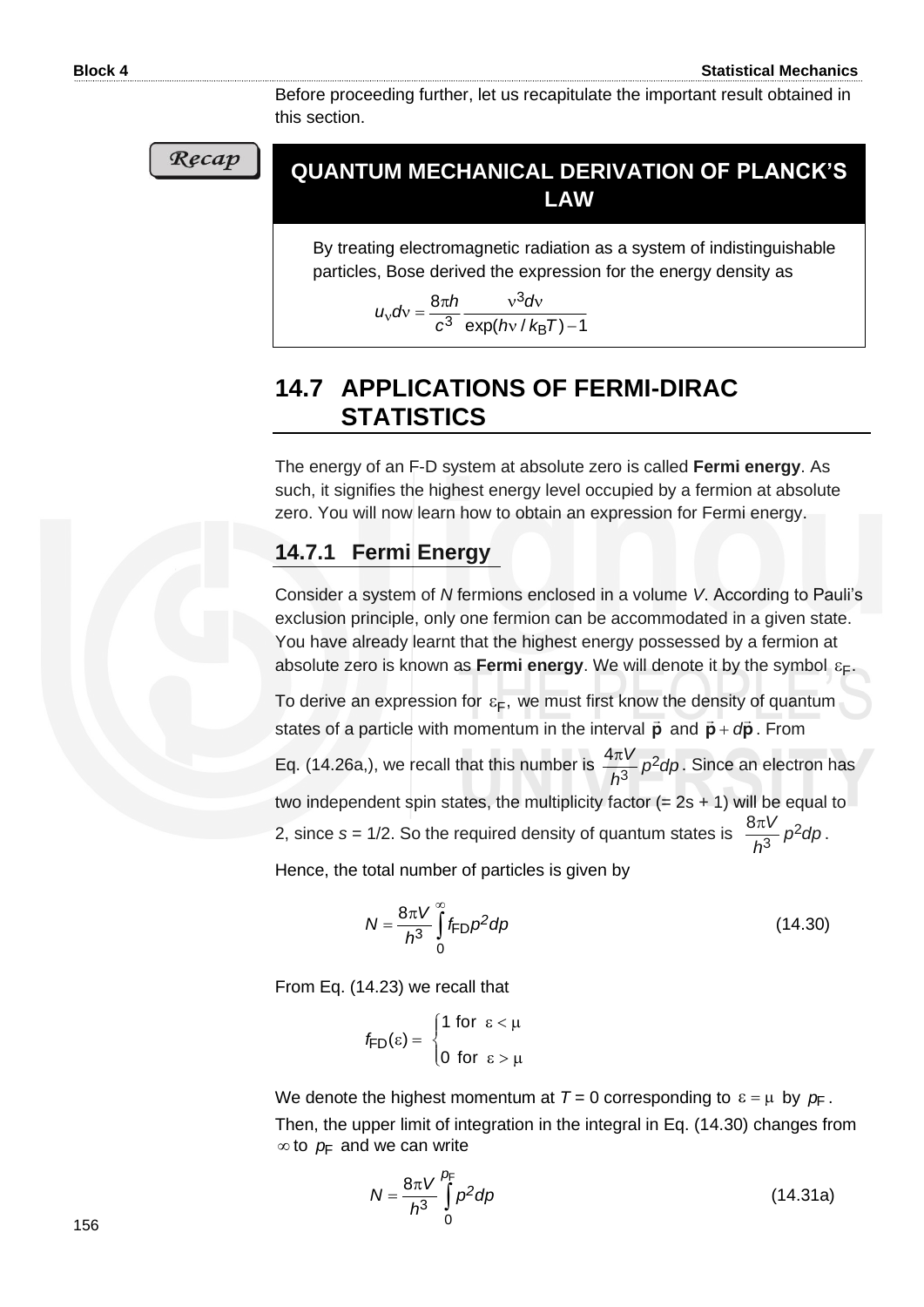$$
=\frac{8\pi V}{h^3}\frac{\rho_{\rm F}^3}{3}\tag{14.31b}
$$

We invert this relation to obtain the expression for **Fermi momentum**,  $\rho_{\mathsf{F}}$  :

$$
p_{\rm F} = \left(\frac{3N}{8\pi V}\right)^{1/3}h\tag{14.32}
$$

This result implies that if we draw a sphere with radius  $p_{\mathsf{F}}$  , all the particles will be inside the sphere at absolute zero.

This defines the *Fermi surface*. In the case of alkali and noble atoms, the surface is spherical in shape. In other cases, the shape can be quite complicated.

The energy corresponding to the highest occupied energy level at absolute zero is called **Fermi energy**. It is given by

$$
\varepsilon_{\rm F} = \frac{\rho_{\rm F}^2}{2m} = \frac{h^2}{8m} \left(\frac{3N}{\pi V}\right)^{2/3}
$$
 (14.33)

Now we define *Fermi temperature*, *T*<sup>F</sup> , through the relation

$$
T_{\rm F} = \frac{\varepsilon_{\rm F}}{k_{\rm B}}\tag{14.34}
$$

In Table 14.1, we have listed values of Fermi energy as well as Fermi temperature for some typical metals.

Note that  $\varepsilon_{\textsf{F}}$  varies from 1.58 eV to 14.3 eV; being minimum for cesium and maximum for berylium.

The corresponding Fermi tempratures are of the order  $10^4$ K – 10<sup>5</sup>

| Table 14.1: Values of Fermi energy and Fermi temperature for typical |  |  |
|----------------------------------------------------------------------|--|--|
| metals                                                               |  |  |

| <b>Metal</b> | Fermi energy (eV) | <b>Fermi Temperature</b><br>$\times 10^4$ (K) |
|--------------|-------------------|-----------------------------------------------|
| Cesium       | 1.58              | 1.84                                          |
| Sodium       | 3.24              | 3.77                                          |
| Calcium      | 4.69              | 5.44                                          |
| Lithium      | 4.74              | 5.51                                          |
| Silver       | 5.49              | 6.38                                          |
| Gold         | 5.53              | 6.42                                          |
| Copper       | 7.00              | 8.16                                          |
| Iron         | 11.1              | 13.0                                          |
| Aluminium    | 11.7              | 13.6                                          |
| Beryllium    | 14.3              | 16.6                                          |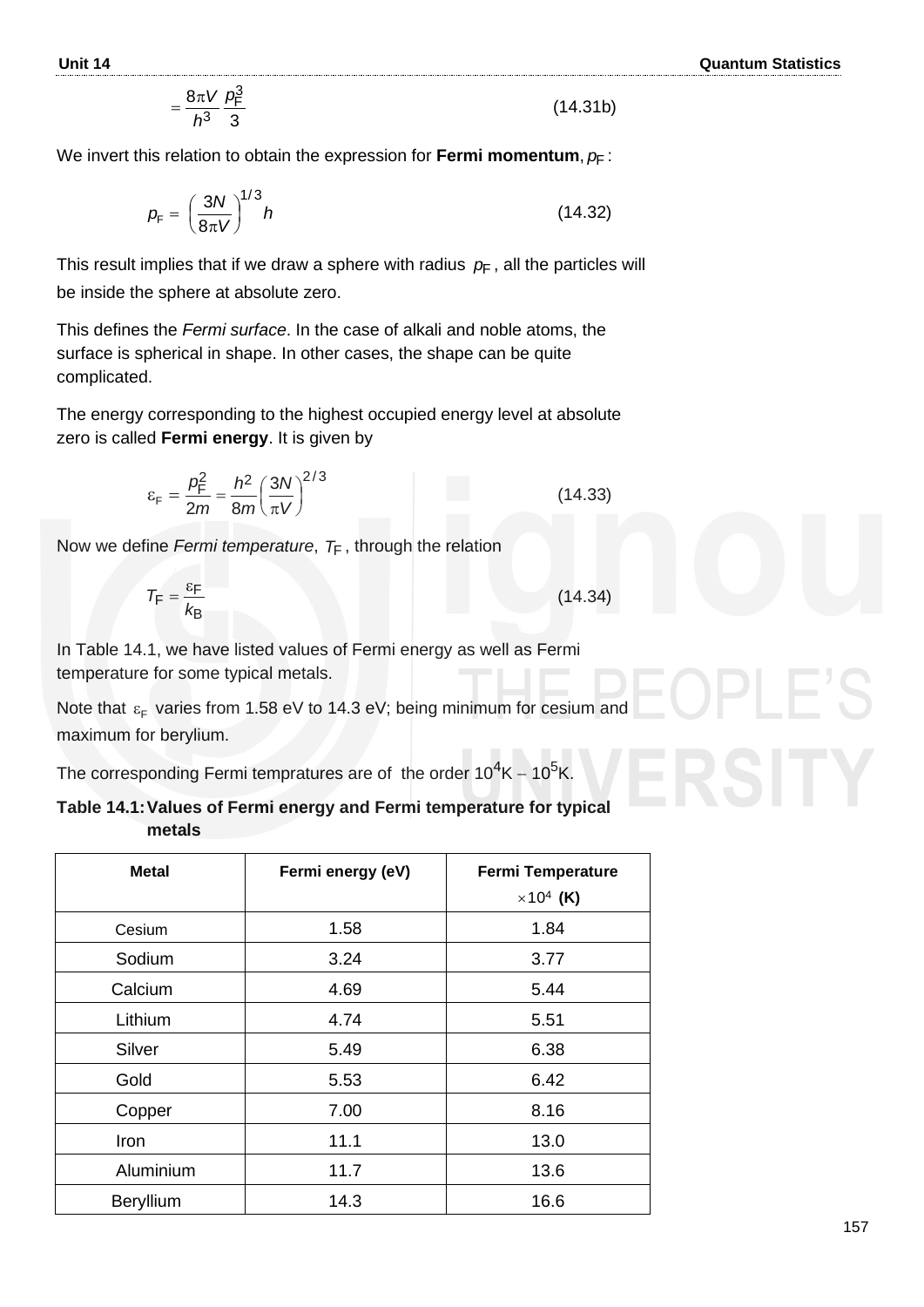You should now go through the following example carefully.

# *XAMPLE 14.1* **: FERMI ENERGY**

- a)  $4.2 \times 10^{21}$  electrons are confined in a box of volume 1 cm<sup>3</sup>. Calculate their Fermi wavelength and Fermi energy.
- b) The electrons in the box are replaced by neutrons. How will Fermi wavelength and Fermi energy change? Take  $m_{e}$  = 9.1×10<sup>−28</sup> g,  $m_n = 1.67 \times 10^{-24}$  g and  $h = 6.62 \times 10^{-27}$  erg s.

**SOLUTION** ◼ a) From Eq. (14.33), we know that Fermi energy of electrons is given by:

$$
\epsilon_{\rm F} = \frac{p_{\rm F}^2}{2m} = \frac{h^2}{8m} \left(\frac{3N}{\pi V}\right)^{2/3} \Rightarrow p_{\rm F}^2 = \frac{h^2}{4} \left(\frac{3N}{\pi V}\right)^{2/3}
$$

On raising the power of both sides by 3/2, we can write:

$$
p_{\rm F}^3 = \frac{h^3}{8} \left(\frac{3N}{\pi V}\right)
$$

Now, Fermi wavelength can be expressed as:

$$
\lambda_F = \frac{h}{p_F} = \left(\frac{8\pi V}{3N}\right)^{1/3}
$$

Note that Fermi wavelength is independent of mass of the fermions. On substituting the given values, we get

$$
\lambda_F = \left(\frac{8 \times 3.1417 \times 1 \text{ cm}^3}{3 \times 4.2 \times 10^{21}}\right)^{1/3} = \left(1.995 \times 10^{-21}\right)^{1/3} \text{cm} = 1.26 \times 10^{-7} \text{cm}
$$

The Fermi energy of electrons can be expressed in terms of Fermi wavelength as

$$
\epsilon_F = \frac{p_F^2}{2m} = \frac{1}{2m} \left(\frac{h}{\lambda_F}\right)^2 = \frac{1}{(2 \times 9.1 \times 10^{-28} \text{ g})} \left(\frac{6.62 \times 10^{-27} \text{ erg s}}{1.26 \times 10^{-7} \text{ cm}}\right)^2
$$

$$
= 1.52 \times 10^{-12} \text{ erg}
$$

b) Since Fermi wavelength is independent of mass of the particles making up the system, it is not affected when electrons are replaced by neutrons. However, Fermi energy will be equal to

$$
\left(\frac{m_{\theta}}{m_{n}}\right)\varepsilon_{F} = (\varepsilon_{F})_{\text{neutron}} = \left(\frac{9.1 \times 10^{-28} \text{g}}{1.67 \times 10^{-24} \text{g}}\right) \times 1.52 \times 10^{-12} \text{erg}
$$

$$
= 8.28 \times 10^{-16} \text{erg} = 5.18 \times 10^{-4} \text{eV}
$$

To get some practice and test your numerical skills, you should solve an SAQ.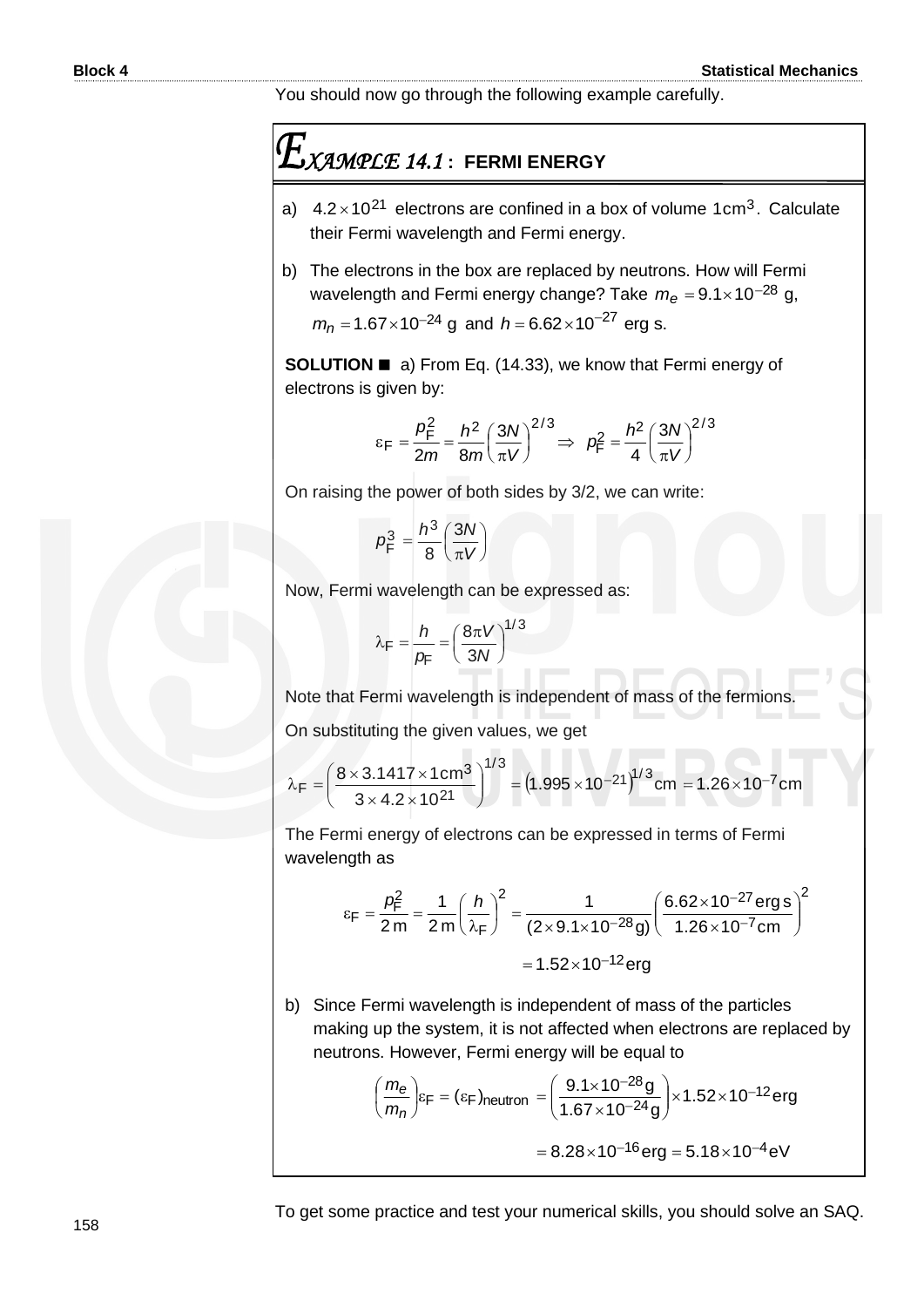# *SAQ 3* –**Fermi energy**

Calculate  $\varepsilon_F$  for copper, if  $\frac{N}{V} = 8.53 \times 10^{22}$  electrons cm<sup>-3</sup>. of electron =  $9.1 \times 10^{-28}$ g and  $h = 6.62 \times 10^{-27}$  erg s. Take the mass

#### **Zero Point Energy**

When a fermion system is in the ground state, all the energy states below the Fermi energy are occupied whereas all the states above Fermi energy are empty. In such a case, the **zero point energy** of a fermion system is obtained by using the relation

$$
E_0 = N\epsilon = N\left(\frac{p^2}{2m}\right)
$$

On substituting for *N* from Eq. (14.31a) and integrating the resultant expression in the range 0 to  $p$ <sub>F</sub> in the momentum space, we get

$$
E_0 = \frac{8\pi V}{h^3} \int_0^{p_{\rm F}} \frac{p^2}{2m} p^2 dp = \frac{8\pi V}{h^3} \frac{p_{\rm F}^5}{10m}
$$

$$
= \frac{8\pi V}{5h^3} p_{\rm F}^3 \epsilon_{\rm F}
$$

On combining this result with Eq. (14.31b), we obtain the expression for zero point energy of a fermion system:

$$
E_0 = \frac{3}{5}N\varepsilon_F
$$
 (14.35)

The mean energy per fermion at absolute zero is given by

$$
\overline{\varepsilon} = \frac{E_0}{N} = \frac{3}{5} \varepsilon_F \tag{14.36}
$$

For conduction electrons in copper

$$
\overline{\epsilon} = \frac{3}{5} \times (7.0 \, \text{eV}) = 4.2 \, \text{eV}
$$

This energy corresponds to several thousand kelvin to which an electron, if treated classically, would have to be raised. This shows that unlike a classical particle, a fermion has appreciable energy even at absolute zero!

This justifies our statement that a fermion system is quite alive even at absolute zero.

This is a quantum effect arising out of the Pauli's exclusion principle and brings out the inadequacy of classical statistics in describing the behaviour of electrons at temperatures far below their Fermi temperature  $(T << T_\mathsf{F}).$ 

Now you may ask: Is it true for pressure also? To learn the answer to this question, you should solve the following SAQ.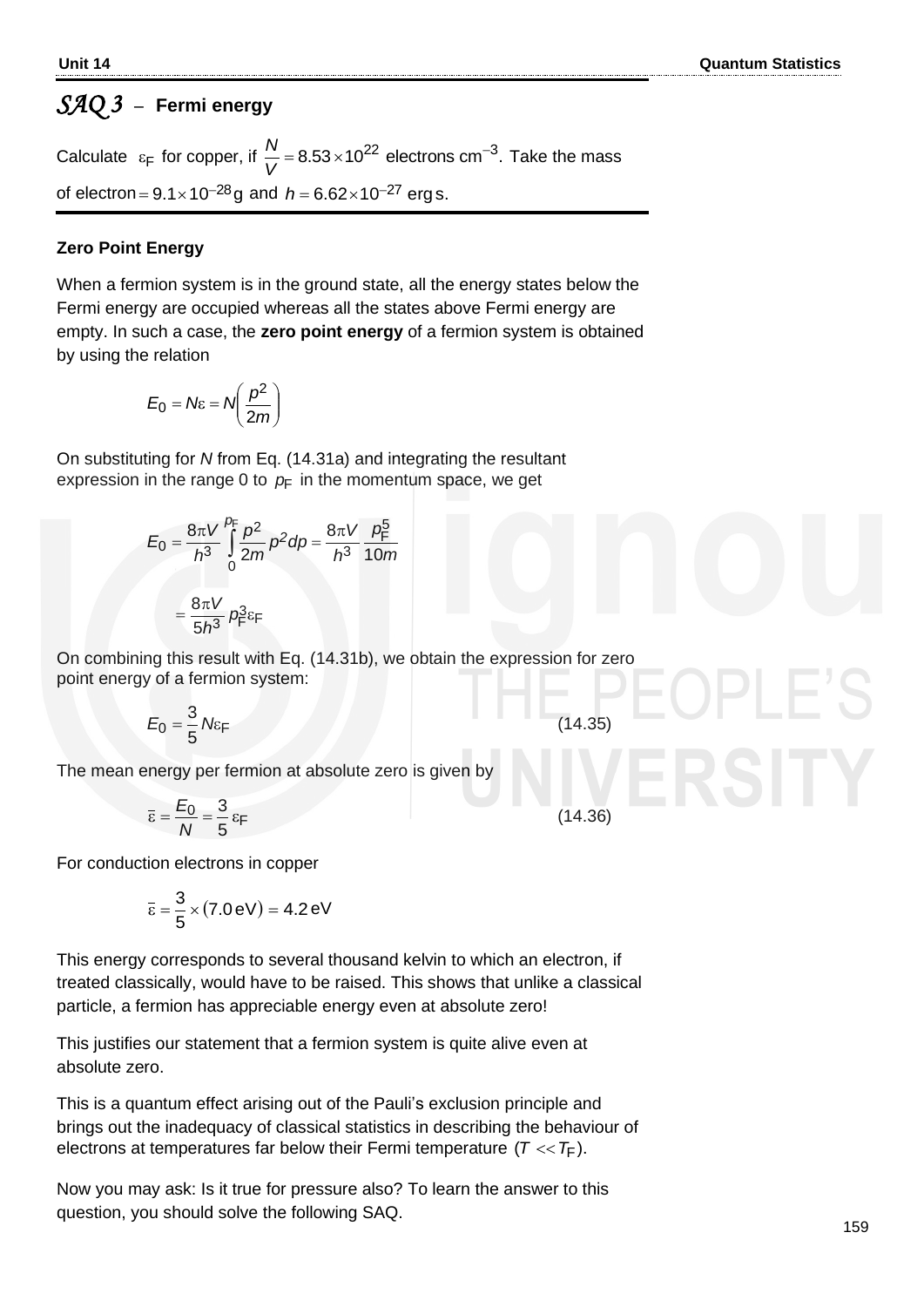#### *SAQ 4* –**Pressure exerted by a fermion system**

The pressure exerted by a fermion system at absolute zero is equal to<br>2.600   $\int_{\epsilon}$ . Using the data obtained in SAQ 3, calculate the pressure 5 2 J I  $\setminus$ ſ *V N*

exerted by the electrons in a copper wire.

On working out SAQ 4, you will realise that the pressure exerted by electrons in a copper wire comes out to be huge; of the order of  $10^5$  atm. Do we feel such an enormous pressure when we hold a copper wire in our hand? If not, why? It is because this pressure is counter-balanced by Coulomb attraction of electrons by ions.

Before proceeding further, let us recapitulate what we have learnt in this section.

| Recap | <b>FERMI ENERGY</b>                                                                                                                                   |
|-------|-------------------------------------------------------------------------------------------------------------------------------------------------------|
|       | The maximum energy possessed by fermions at absolute zero is<br>known as Fermi energy. It is given by                                                 |
|       | $\epsilon_F = \frac{h^2}{2m} \left(\frac{3N}{8\pi V}\right)^{2/3}$<br>Typical values of Fermi energy of metals range from 2 to 15 eV. The             |
|       | corresponding Fermi temperatures are about $10^4$ to $10^5$ K.                                                                                        |
|       | Electron gas in a metal exerts extremely high pressure ( $\sim$ 10 <sup>5</sup> atm),<br>which is balanced by the Coulomb forces within the material. |
|       | We have so far considered an F-D system at absolute zero. Such a syste<br>said to be completely degenerate. You may like to know how thermodyna       |

system is ıodynamic properties such as heat capacity and entropy of a F-D system vary with temperature. For simplicity, we confine our discussion to the behaviour of electrons. You will recall that for  $T \ll T_F$  ,  $f_{FD}$  does not differ much from the value at  $T = 0$  K. Now, for conduction electrons in metals,  $T_F$  is of the order of  $10<sup>4</sup>$  to  $10<sup>5</sup>$  K. This means that conduction electrons are in extremely degenerate state even under normal conditions and very few of them are free to move. As such, most of the electrons in a metal are tightly bound in low lying states and do not contribute to conduction.

We will refrain from discussing the behaviour of electrons in metals in detail. However, very simple arguments can be used to understand the heat capacity of metals. You will learn it now.

## **14.7.2 Electronic Heat Capacity**

In Sec 14.2, you have learnt that in the classical regime, the correct explanation of temperature variation of heat capacity of metals, particularly at low values, puzzled physicists for quite some time. The underlying reason is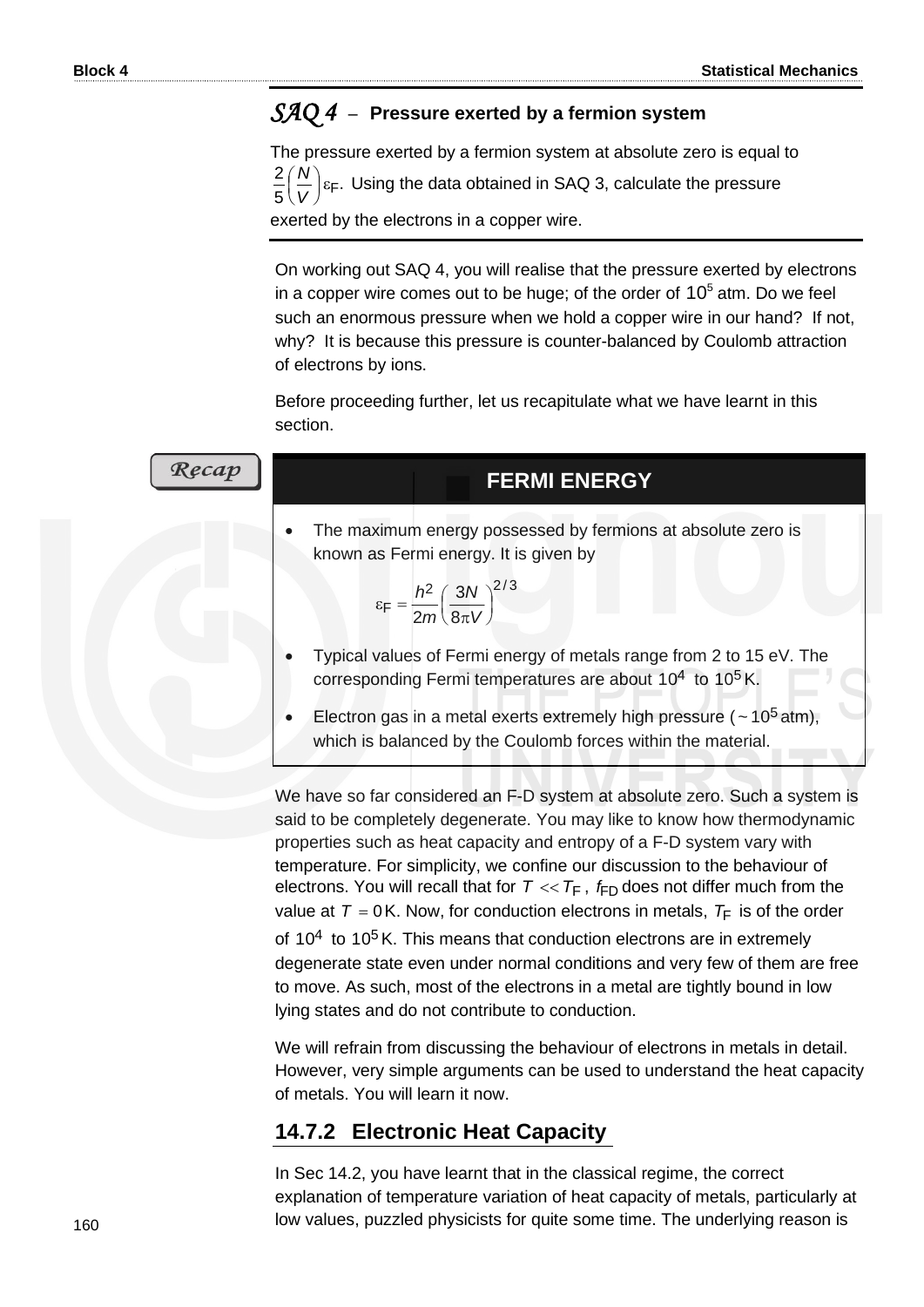that electrons are fermions and obey F-D statistics. The electronic heat capacity varies linearly at low temperatures. In fact, heat capacity of a metal is a sum of two parts: (i) an electronic contribution, which is proportional to *T* and dominates at low temperatures and (ii) the lattice contribution, which is proportional to  $\,T^3$  and dominates at room temperature and above:

$$
C_V = aT + bT^3 \tag{14.37}
$$

Experiments show that the contribution of electronic heat capacity is about 1% of the total.

Let us now summarise what you have learnt in this unit.

# **14.8 SUMMARY**

| <b>Concept</b>                                                                      | <b>Description</b>                                                                                                                                                                           |
|-------------------------------------------------------------------------------------|----------------------------------------------------------------------------------------------------------------------------------------------------------------------------------------------|
| <b>Bose-Einstein</b><br>distribution function                                       | The Bose-Einstein distribution function is given by<br>$\frac{N_i}{g_i} = \frac{1}{\exp\left[\beta(\varepsilon_i - \mu)\right] - 1}$                                                         |
|                                                                                     | For continuous distribution, we can write<br>$f_{\text{BE}} = \frac{N(\varepsilon)}{q(\varepsilon)} = \frac{1}{\exp[\beta(\varepsilon-\mu)]-1}$                                              |
| <b>Fermi-Dirac</b><br>distribution function                                         | The Fermi-Dirac distribution function is given by<br>$\frac{N_i}{g_i} = \frac{1}{\exp\left[\beta(\varepsilon_i - \mu)\right] + 1}$                                                           |
|                                                                                     | -KSII V<br>For continuous distribution, we can write<br>$f_{FD}(\varepsilon) = \frac{1}{\exp[(\varepsilon - \mu)] + 1}$                                                                      |
| <b>Spectral energy</b><br>density as per<br>Planck's law for<br>blackbody radiation | According to Planck's law of blackbody radiation, the spectral energy<br>density is given by<br>$u_v dv = \left(\frac{8\pi h}{c^3}\right) \frac{v^3}{\exp\left(\frac{h v}{c^2}\right)-1} dv$ |
| <b>Fermi energy</b>                                                                 | The Fermi energy of a fermion is given by:<br>$\epsilon_F = \frac{h^2}{2m} \left( \frac{3N}{8\pi V} \right)^{2/3}$                                                                           |
| <b>Pressure exerted by</b><br>$F-D$ gas at $T = 0$ K                                | The pressure exerted by F-D gas at $T = 0$ K is:<br>$p_F = \frac{2}{5} \left( \frac{N}{V} \right) \varepsilon_F$                                                                             |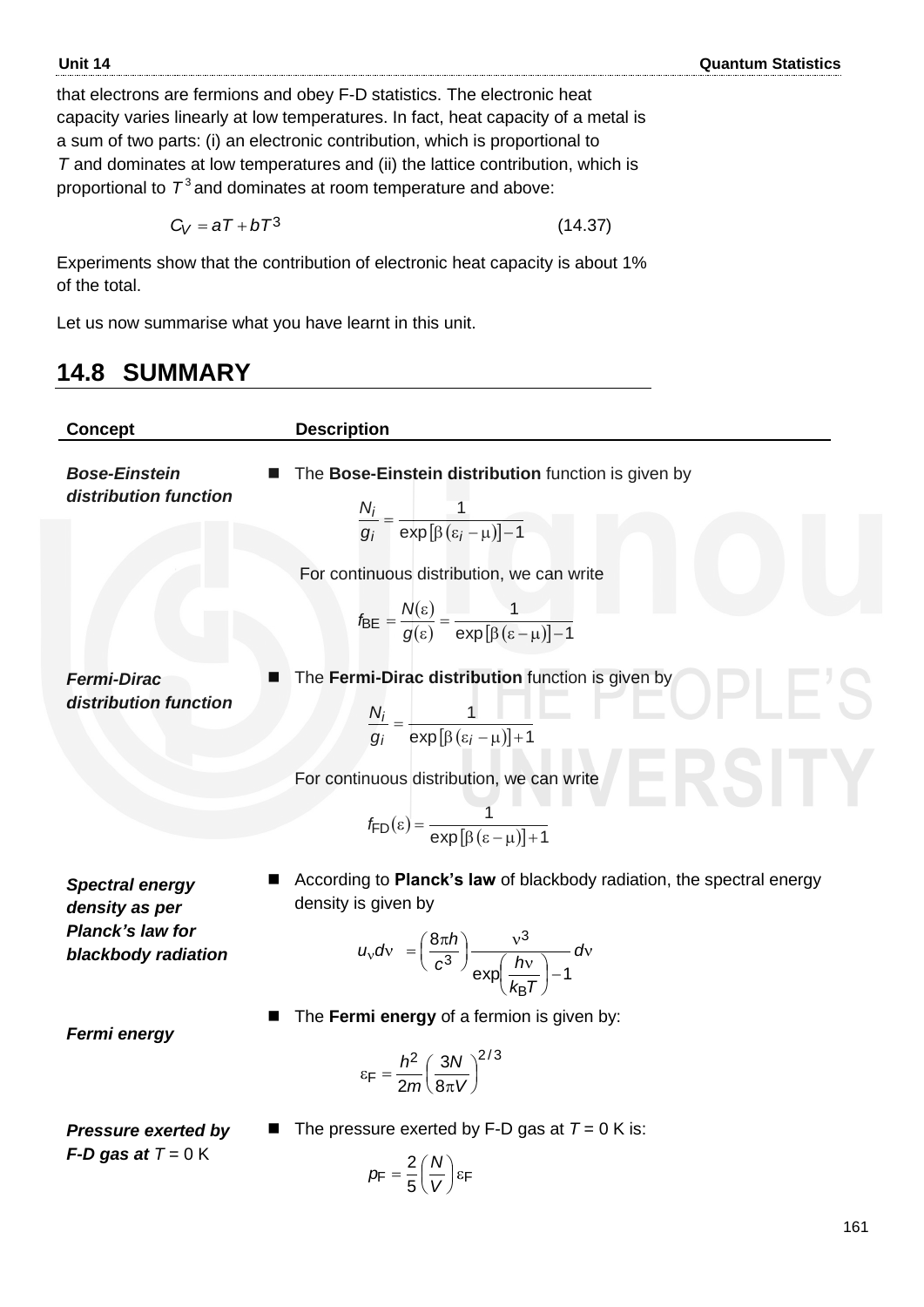*Electronic heat capacity* 

■ The electronic contribution to the heat capacity of a metal is given by

 $C_V = aT + bT^3$ 

# **14.9 TERMINAL QUESTIONS**

- 1. Explain on the basis of statistical mechanics the reason for different properties observed in case of liquid <sup>3</sup>He and liquid <sup>4</sup>He.
- 2. Estimate the deviation in the value of heat capacity  $C_V$  from the value predicted by the Dulong-Petit's law for a metallic sample kept at its Einstein temperature.
- 3. Three particles are to be distributed in 4 states. Calculate the number of ways this distribution can be done if the particles obey (i) M-B, (ii) B-E and (iii) F-D statistics.
- 4. Calculate the Fermi energy and Fermi temperature for:
	- i) liquid <sup>3</sup>He assuming that each atom occupies 63 Å<sup>3</sup> volume and mass of <sup>3</sup>He is equivalent to mass of 3 protons; and
	- ii) electrons in a white dwarf star consisting of completely ionized He atoms with density  $\rho = 10^7$  g cm<sup>-3</sup> and number density 10<sup>30</sup> electrons per cm<sup>3</sup>.
- 5. The number density of gold atoms is  $5.9 \times 10^{28}$  atoms m<sup>-3</sup>. Each atom contributes one free electron for conduction. Examine, whether the electron gas is strongly degenerate at room temperature.

# **14.10 SOLUTIONS AND ANSWERS**

## **Self-Assessment Questions**

- 1. A particle consisting of an odd number of Fermi particles is a fermion and a particle consisting of an even number of Fermi particles is a boson. <sup>3</sup>He consists of two protons, one neutron, and two electrons. Hence, it consists of five particles of spin  $\frac{1}{2}$ , and is a fermion. <sup>4</sup> He consists of two protons, two neutrons and two electrons. Hence, it consists of six fermions and is a boson.
- 2. In the high energy region, we can write  $\varepsilon \gg \mu$ , so that  $\beta(\varepsilon \mu) >> 1$  and then we can ignore unity in comparison to the exponential function in [Eqs. (14.16) and (14.22)]. Then Bose-Einstein as well as Femi-Dirac distribution functions reduce to Maxwell-Boltzmann distribution function.
- 3. We have

$$
\varepsilon_{\text{F}} = \frac{h^2}{2m} \left(\frac{3N}{8\pi V}\right)^{2/3}
$$

On substituting the given values in the expression of  $\varepsilon_{\mathsf{F}}$  , we get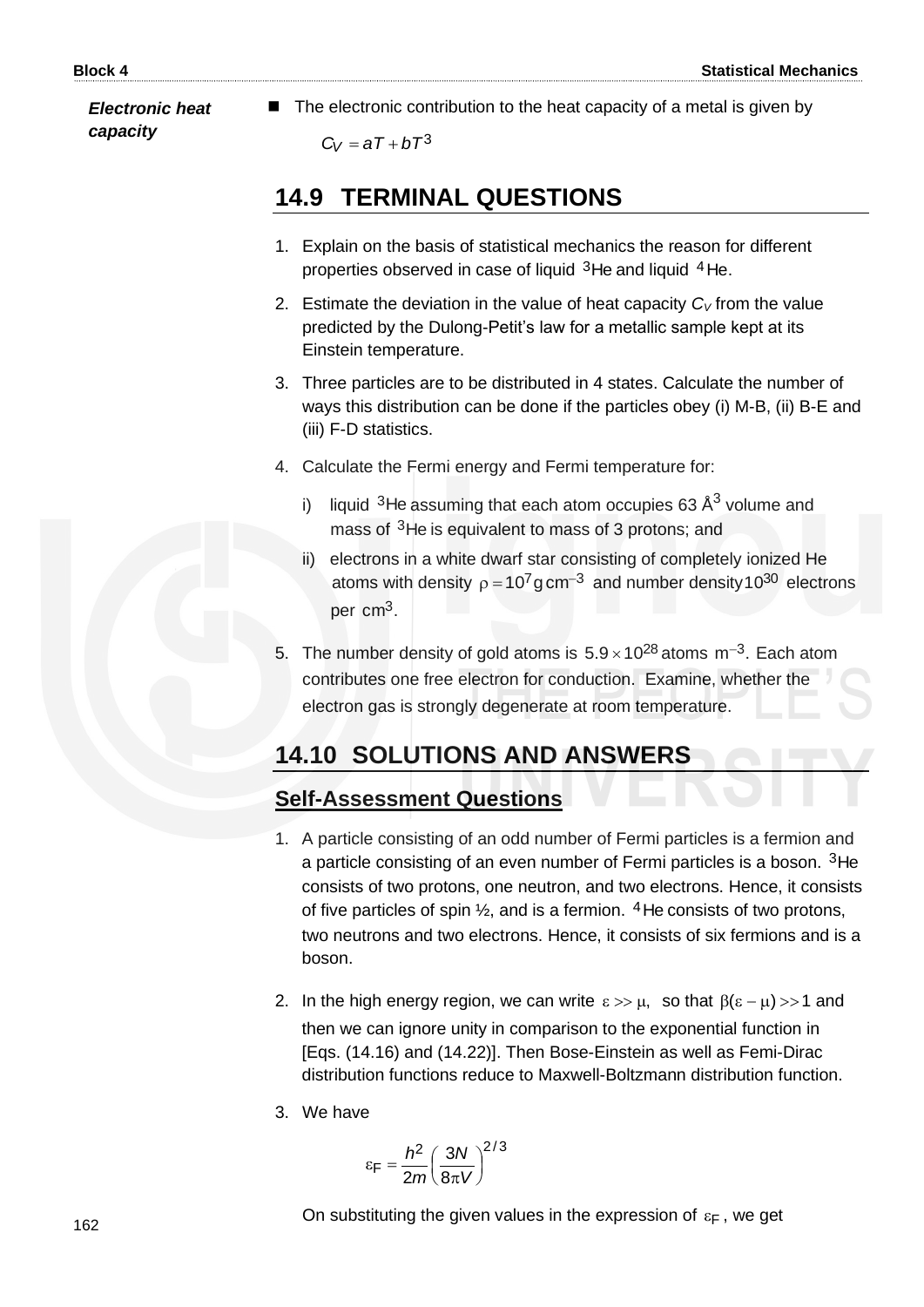$$
\epsilon_F = \frac{(6.62 \times 10^{-27} \text{ erg s})^2}{2 \times 9.1 \times 10^{-28} \text{ g}} \left(\frac{3}{8\pi} \times 8.53 \times 10^{22} \text{ cm}^{-3}\right)^{2/3} = 11.31 \times 10^{-12} \text{ erg}
$$

By using the relation 1 erg=6.24 $\times$ 10<sup>11</sup>eV, we can express the Fermi energy in the units of electron volts as 7.1 eV.

4. From SAQ 3, we know that for copper,  $\frac{1}{11}$  = 8.53×10<sup>28</sup> *V*  $\frac{N}{N}$  = 8.53×10<sup>28</sup> electrons m<sup>-3</sup> and  $\varepsilon_{\text{F}}$  =11.31×10<sup>-19</sup> J. Substituting these values in the given expression, we get pressure =  $\frac{2}{\epsilon}$   $\left| \frac{1}{\epsilon} \right|$   $\epsilon$   $\epsilon$  = 3.86 $\times$ 10<sup>10</sup> Nm<sup>-2</sup> = 3.86 $\times$ 10<sup>5</sup> atm 5 pressure =  $\frac{2}{5} \left( \frac{N}{V} \right)$  $\epsilon_{\mathsf{F}} = 3.86 \times 10^{10}$  N m<sup>-2</sup> =  $3.86 \times 10^5$  $\left(\frac{N}{V}\right)$  $=\frac{2}{5}$ *V*  $\frac{N}{N}$ <sub>EF</sub> = 3.86×10<sup>10</sup> Nm<sup>-2</sup> = 3.86×10<sup>5</sup> atm.

#### **Terminal Questions**

- 1.  $3$ He and  $4$ He, the two stable isotopes of helium, have markedly different behaviour at low temperatures. The <sup>4</sup>He atom (comprising of two protons, two neutrons and two electrons) has integral spin and is governed by Bose-Einstein statistics. At about 2.18 K and *p* ~ 1 atm, it undergoes λ-transition, which was explained by F. London as Bose-Einstein condensation. Above the λ-transition temperature, it behaves like a regular, "normal" fluid However, below the λ-transition temperature, helium behaves as a super-fluid characterized by zero viscosity.
- 2. For  $T = \theta_{\text{E}}$ , Eq. (14.3b) implies that

$$
\theta_{\text{E}}, \text{ Eq. (14.3b) implies that}
$$
\n
$$
C_V = 3R \left(\frac{\theta_{\text{E}}}{\theta_{\text{E}}}\right)^2 \frac{\exp(\theta_{\text{E}}/\theta_{\text{E}})}{\left[\exp(\theta_{\text{E}}/\theta_{\text{E}})-1\right]^2}
$$
\n
$$
= 3R \frac{e}{\left(e-1\right)^2} = 3R \frac{2.718}{\left(2.718-1\right)^2} = 3R(0.92)
$$

 Hence, the deviation from the value predicted by Dulong-Petit's law  $Hence, the deviation from the \nu is  $\Delta C_V = 3R(1-0.92) = 0.24R$$ 

- 3. i) For M-B statistics, the particles are distinguishable. Hence, the number of ways are  $4^3 = 64$ .
	- ii) For B-E statistics, the particles are indistinguishable and any number of them can occupy the same state.

Hence, the number of ways they can be distributed are:

$$
3+4-1C_3=\frac{6!}{3!3!}=20
$$

 iii) For F-D statistics, the particles are indistinguishable and maximum only one particle can occupy any state. The number of ways are:

$$
{}^4C_3 = \frac{4!}{3!1!} = 4
$$

4. We have

$$
\varepsilon_{\text{F}} = \frac{h^2}{2m} \left(\frac{3N}{8\pi V}\right)^{2/3}
$$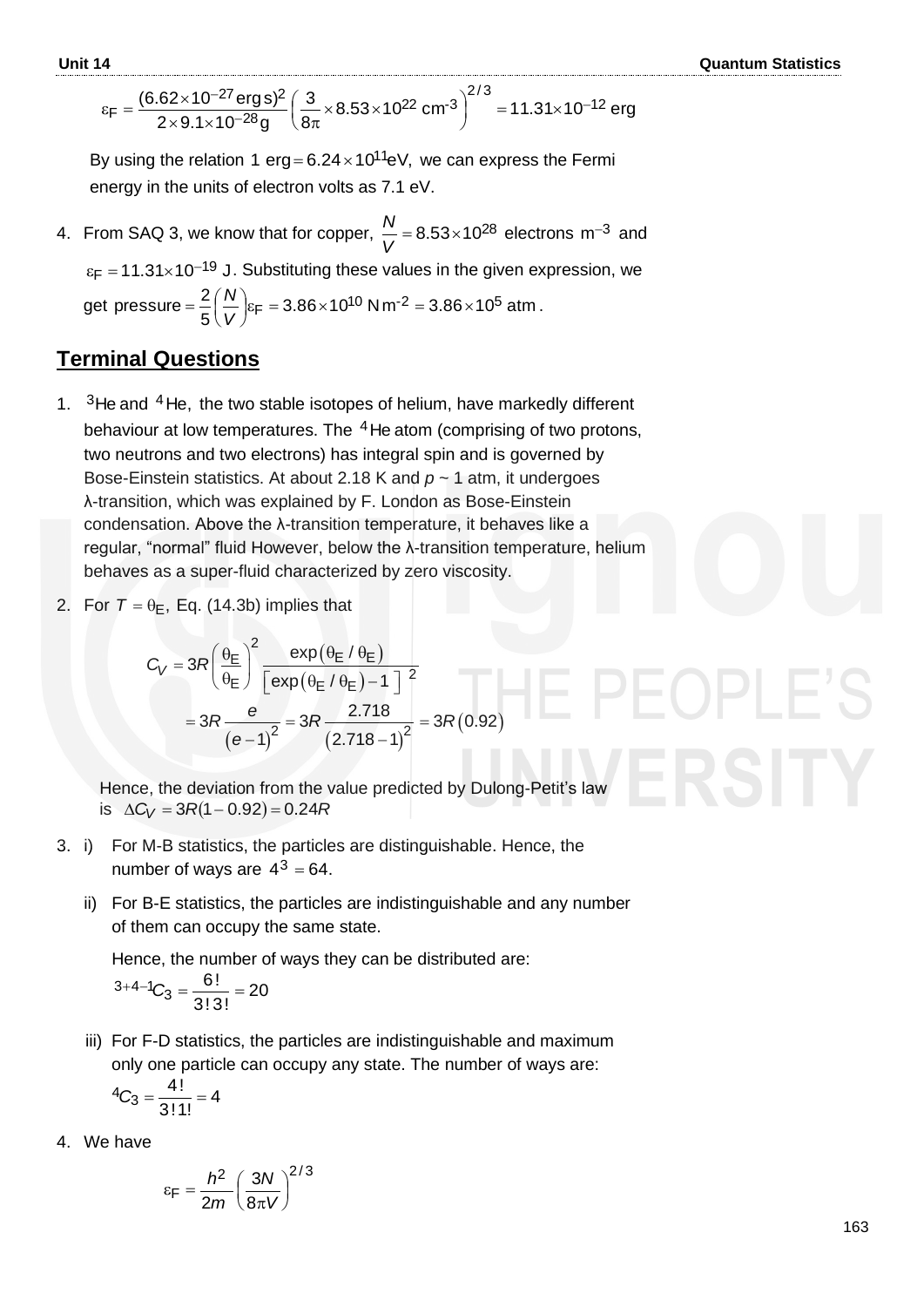and 
$$
T_F = \frac{\varepsilon_F}{k_B} = \frac{h^2}{2m k_B} \left(\frac{3N}{8\pi V}\right)^{2/3}
$$
  
\ni) For liquid <sup>3</sup>He,  $\frac{V}{N} = 63 \text{ Å}^3 \text{ atom}^{-1} = 63 \times 10^{-24} \text{ cm}^3 \text{ atom}^{-1}$   
\n $\therefore \frac{N}{V} = \frac{10^{24}}{63} = 1,59 \times 10^{22} \text{ atom cm}^{-3}$   
\n $m = 3 \times \text{mass of proton} = 3 \times 1.67 \times 10^{-24} \text{g} = 5.01 \times 10^{-24} \text{g}$   
\n $\therefore \varepsilon_F = \frac{(6.62 \times 10^{-27} \text{ erg s})^2}{2 \times 5.01 \times 10^{-24} \text{g}} \left(\frac{3}{8\pi} \times 15.9 \times 10^{21} \text{ cm}^{-3}\right)^{2/3}$   
\n $= 6.71 \times 10^{-16} \text{ erg}$   
\n $= 6.71 \times 10^{-16} \times 6.24 \times 10^{11} \text{ eV} = 0.42 \text{ meV}$   
\nThis yields,  $T_F = \frac{\varepsilon_F}{k_B} = \frac{6.71 \times 10^{-16} \text{ erg}}{1.38 \times 10^{-16} \text{ erg K}^{-1}} = 4.9 \text{ K}$   
\nii) For white dwarfs  $p = 10^7 \text{g cm}^{-3}$  and  $\frac{N}{V} = 10^{30} \text{ cm}^{-3}$   
\n $\therefore \varepsilon_F = \frac{(6.63 \times 10^{-27} \text{ erg s})^2}{2 \times 9.1 \times 10^{-28} \text{g}} \left(\frac{3}{8\pi} \times 10^{30} \text{ cm}^{-3}\right)^{2/3}$   
\n $= 5.84 \times 10^{-7} \text{ erg} = \frac{5.84 \times 10^{-7} \text{ erg}}{1.6 \times 10^{-12} \text{ erg eV}^{-1}} = 0.36 \text{ MeV}$   
\nand Fermi temperature  $= \frac{5.85$ 

5. To obtain the Fermi temperature, we first calculate the Fermi energy of gold.

$$
\epsilon_{\text{F}} = \frac{h_{\perp}^2}{2m} \left(\frac{3N}{8\pi V}\right)^{2/3}
$$

Substituting the values of the various terms,

$$
\varepsilon_{F} = \frac{(6.62 \times 10^{-34} \text{ J s})^2}{2 \times 9.1 \times 10^{-31} \text{ kg}} \left(\frac{3}{8\pi} \times 5.9 \times 10^{26} \text{ m}^{-3}\right)^{2/3}
$$

$$
= 8.85 \times 10^{-19} \text{ J} (= 5.53 \text{ eV})
$$

Now, the Fermi temperature is related to Fermi energy with the relation

$$
T_F = \frac{\varepsilon_F}{k_B}
$$
  
= 
$$
\frac{8.85 \times 10^{-19} \text{ J}}{1.38 \times 10^{-23} \text{ J K}^{-1}} = 6.41 \times 10^4 \text{ K}
$$

Since the Fermi temperature for gold is far greater than the room temperature, the electron gas in the gold sample is strongly degenerate.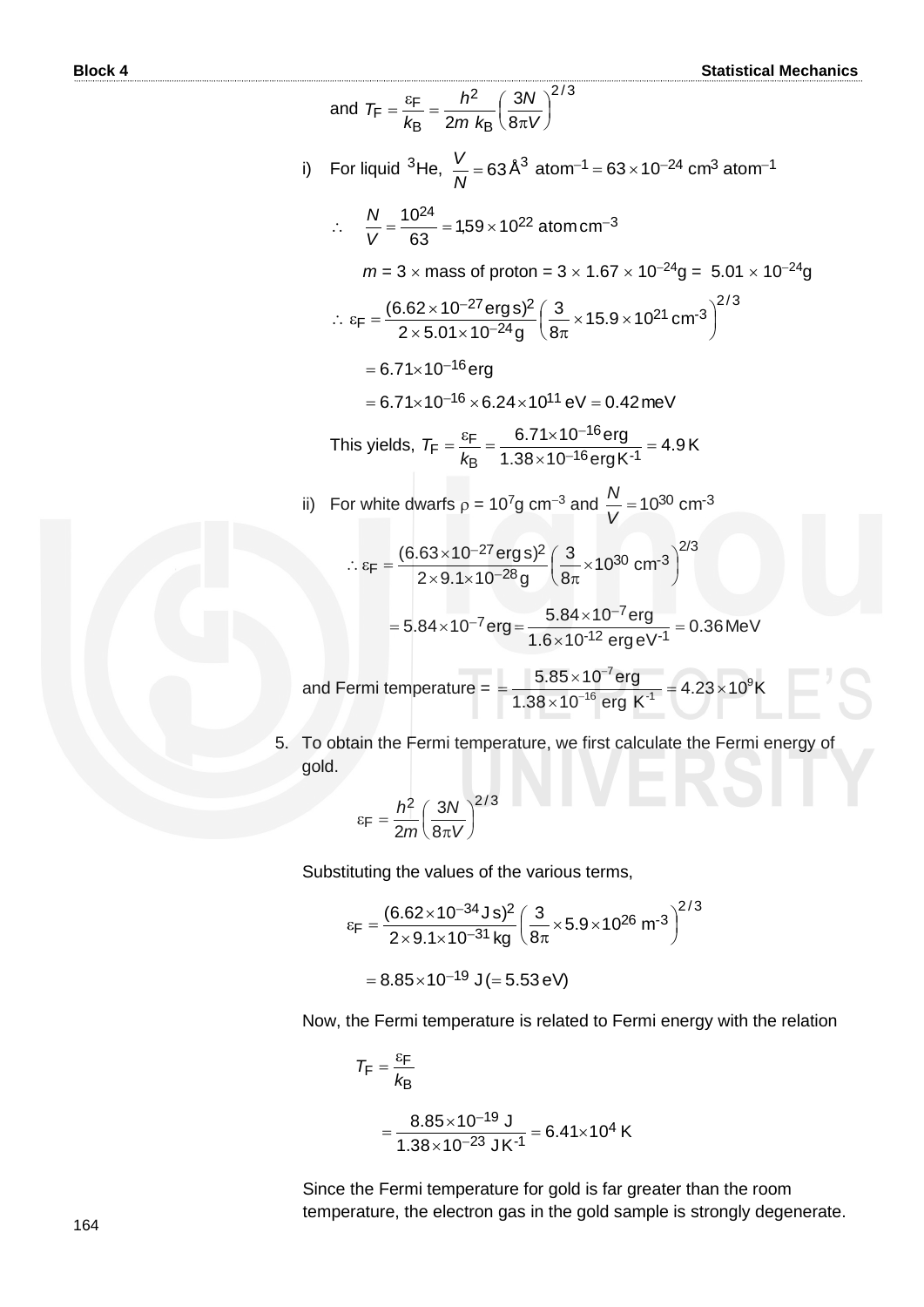# **FURTHER READINGS**

- 1. **Thermal Physics: Kinetic Theory, Thermodynamics and Statistical Mechanics** by Garg, S.C., Bansal, R.M. and Ghosh, C.K., McGraw Hill Education (India) Pvt. Ltd., 2<sup>nd</sup> Edition, Seventh Reprint (2018).
- 2. **A Treatise on Heat** by Saha, M.N. and Srivastava, B.N., The Indian Press, 5<sup>th</sup> Edition (1969).



# THE PEOPLE'S UNIVERSITY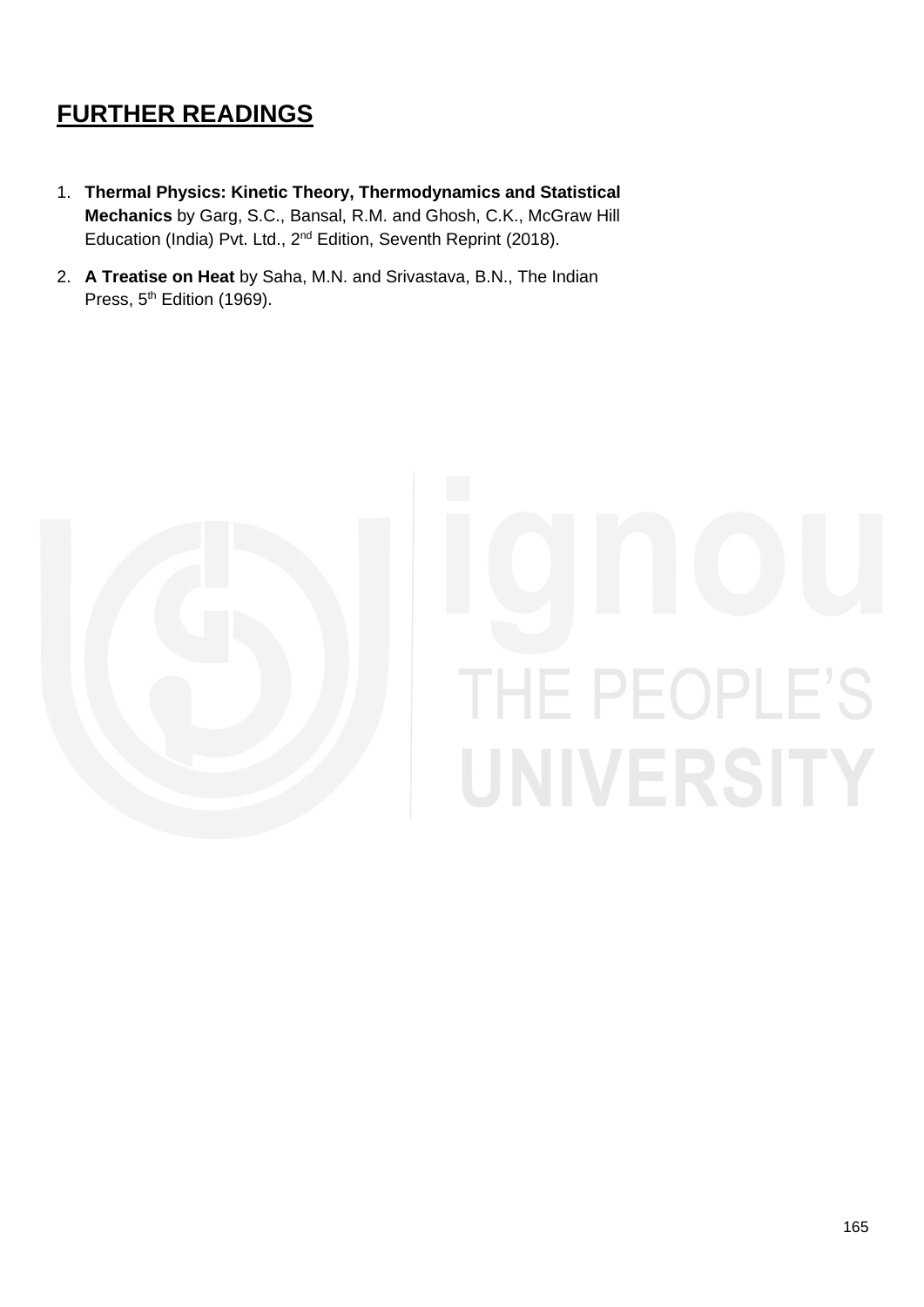# **TABLE OF PHYSICAL CONSTANTS**

| <b>Symbol</b>      | Quantity                            | <b>Value</b>                                                     |
|--------------------|-------------------------------------|------------------------------------------------------------------|
| $\boldsymbol{c}$   | Speed of light in vacuum            | $3.00 \times 10^8$ ms <sup>-1</sup>                              |
| $\mu_0$            | Permeability of free<br>space       | $1.26 \times 10^{-6}$ NA <sup>-2</sup>                           |
| $\varepsilon_0$    | Permittivity of free space          | $8.85 \times 10^{-12} \text{ C}^2 \text{ N}^{-1} \text{ m}^{-2}$ |
| $1/4\pi\epsilon_0$ |                                     | $8.99 \times 10^9$ Nm <sup>2</sup> C <sup>-2</sup>               |
| e                  | Charge of the proton                | $1.60 \times 10^{-19}$ C                                         |
| $-e$               | Charge of the electron              | $-1.60 \times 10^{-19}$ C                                        |
| $\hbar$            | Planck's constant                   | $6.63 \times 10^{-34}$ Js                                        |
| $\hbar$            | $h/2\pi$                            | $1.05 \times 10^{-34}$ Js                                        |
| $m_e$              | Electron rest mass                  | $9.11 \times 10^{-31}$ kg                                        |
| $-e/m_e$           | Electron charge to mass<br>ratio    | $-1.76 \times 10^{11}$ Ckg <sup>-1</sup>                         |
| $m_p$              | Proton rest mass                    | $1.67 \times 10^{-27}$ kg (1 amu)                                |
| $m_n$              | <b>Neutron rest mass</b>            | $1.68 \times 10^{-27}$ kg                                        |
| a <sub>0</sub>     | Bohr radius                         | $5.29 \times 10^{-11}$ m                                         |
| $N_A$              | Avogadro constant                   | $6.02 \times 10^{23}$ mol <sup>-1</sup>                          |
| $R_{\rm}$          | Universal gas constant              | 8.31 Jmol <sup>-1</sup> $K^{-1}$                                 |
| $k_{\rm B}$        | Boltzmann constant                  | $1.38 \times 10^{-23}$ J K <sup>-1</sup>                         |
| G                  | Universal gravitational<br>constant | $6.67 \times 10^{-11}$ Nm <sup>2</sup> kg <sup>-2</sup>          |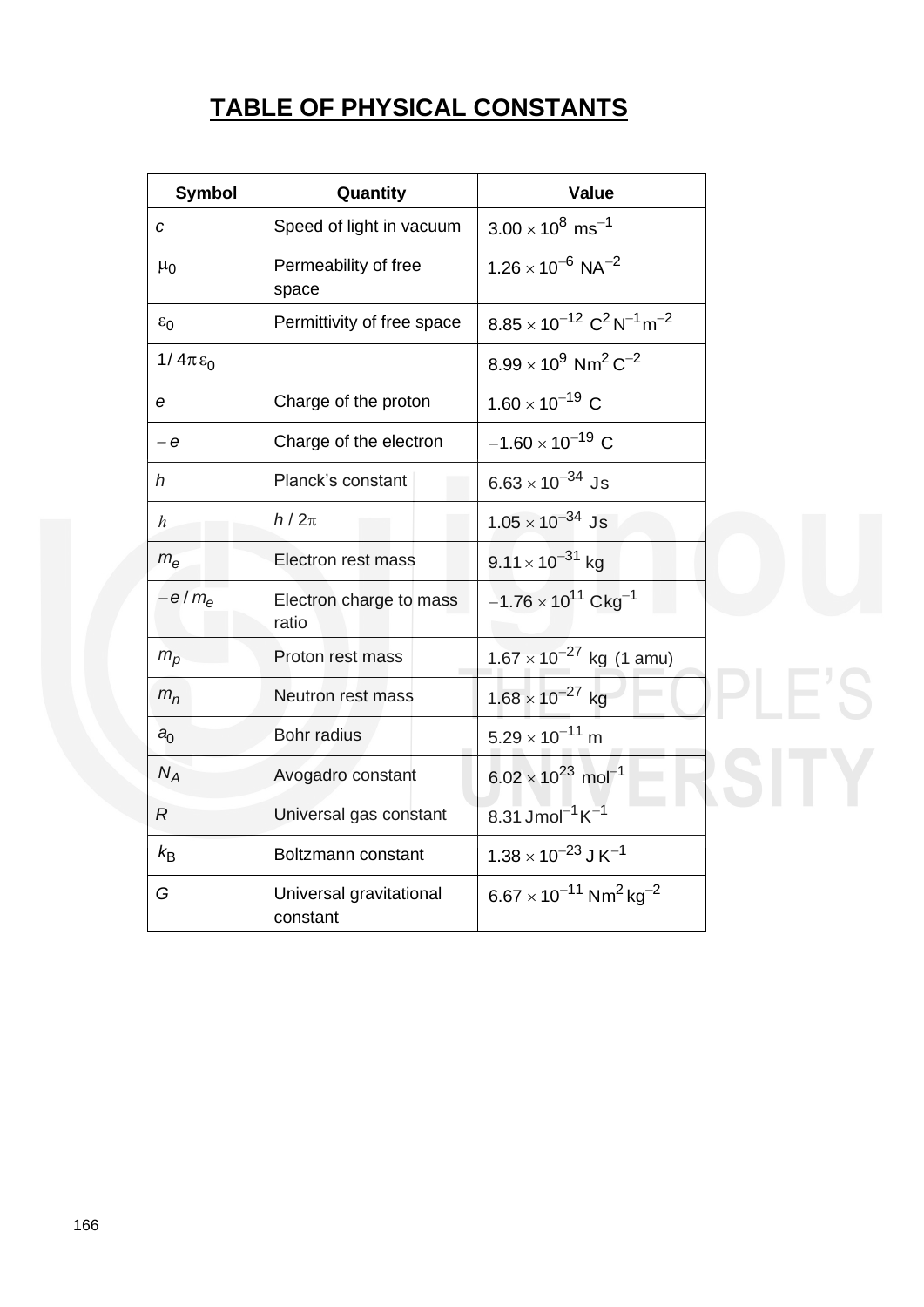# **LIST OF BLOCKS AND UNITS: BPHCT-135**

#### **BLOCK 1: KINETIC THEORY OF GASES**

- **Unit 1 Ideal and Real Gases**
- **Unit 2 Molecular Velocity Distribution Function**
- **Unit 3 Mean Free Path and Transport Phenomena**
- **Unit 4 Brownian Motion**

**BLOCK 2: THE ZEROTH AND THE FIRST LAWS OF THERMODYNAMICS**

- **Unit 5 Thermodynamic Description of a System**
- **Unit 6 The Zeroth Law**
- **Unit 7 The First Law and its Applications**

#### **BLOCK 3: SECOND AND THIRD LAWS OF THERMODYNAMICS**

- **Unit 8 Carnot Cycle**
- **Unit 9 Entropy and the Laws of Thermodynamics**
- **Unit 10 The Thermodynamic Potentials**
- **Unit 11 Theory of Radiation**

#### **BLOCK 4: STATISTICAL MECHANICS**

- **Unit 12 Basic Concepts of Statistical Mechanics**
- **Unit 13 Classical Statistics**
- **Unit 14 Quantum Statistics**

IE PEOPLE'S